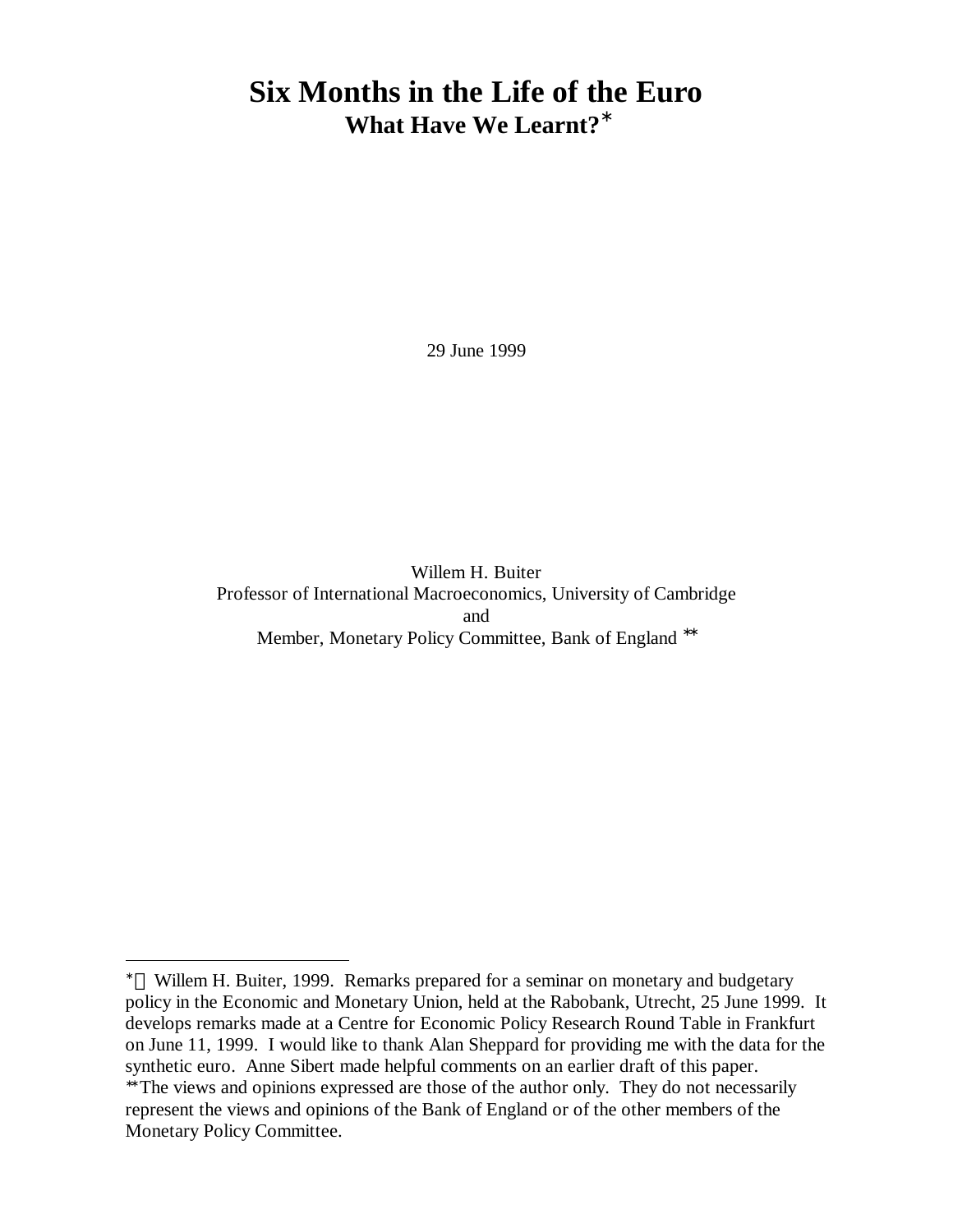# **Abstract**

The paper considers what lessons can be learnt from the launch and first 6 months of formal operation of the euro. On balance, the early performance has been creditable. The very fact that a broad, inclusive Euro Area took shape on January 1, 1999, confounded many sceptics. Payments and settlement systems have performed well. Monetary policy in the Euro Area has been conjuncturally appropriate. The 'weakness' of the euro since it launch has been a major boon to the Euro Area. Cyclical non-synchronisation among the members of the euro area, while a fact, is a non-issue, because even autonomous national monetary policies with flexible exchange rates cannot dampen, let alone eliminate, normal national business cycle fluctuations. The paper outlines a new approach to optimal currency areas, emphasising temporary nominal rigidities, international financial integration and a view of flexible exchange rates as a source of shocks and instability rather than as effective shock absorbers or adjustment mechanisms for fundamental shocks originating elsewhere.

The only low mark on the euro score sheet reflects the lack of openness and transparency and, because of that, the inadequate accountability of the European Central Bank.

1

Willem H. Buiter Professor of International Macroeconomics, University of Cambridge Sidgwick Avenue, Cambridge CB3 9DD, UK Tel.: #44-1223-335210 Fax: #44-1223-335475 E-mail: willem.buiter@econ.cam.ac.uk Web page: http://www.econ.cam.ac.uk/faculty/buiter/index.htm or Bank of England Threadneedle Street, London EC2R 8AH, UK Tel: #44-171-6014071 Fax: #44-171-6014610 E-mail: willem.buiter@bankofengland.co.uk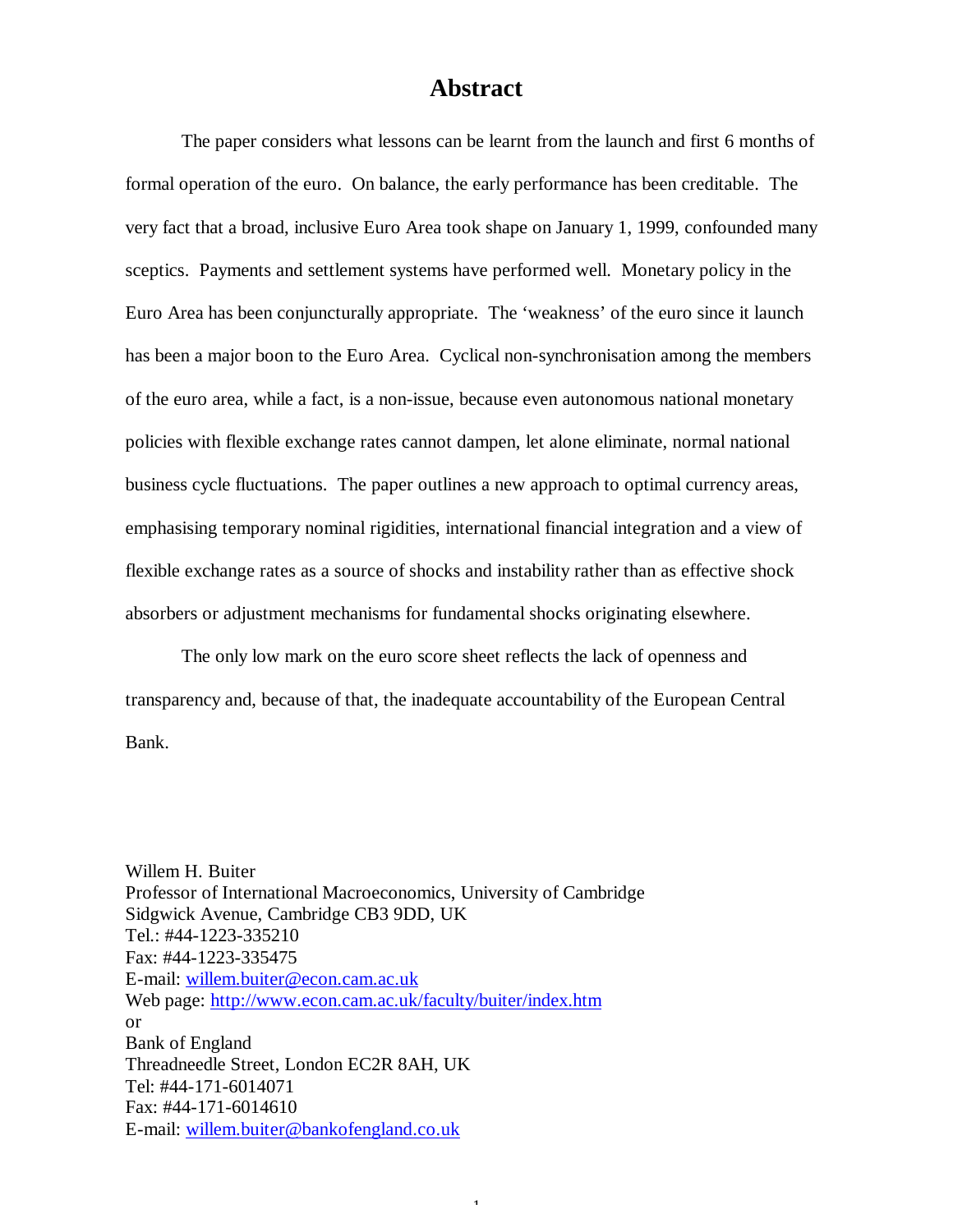## **Non-technical summary**

A year in the life of the European Central Bank (ECB) and six months in the life of the euro are very short periods indeed for even a preliminary balance sheet to be drawn up. Nevertheless, it is possible to make some tentative judgements about a number of aspects of the performance of the European Economic and Monetary Union (EMU) thus far.

First, confounding the sceptics, an inclusive 11 member EMU was launched on schedule, and without a hitch.

Second, payment and settlement systems for the new Euro Area have performed well.

Most important of all, the stance of monetary policy in the Euro area since the beginning of 1998 has been conjuncturally appropriate. A more expansionary policy was delivered, first through the non-synchronised interest rate cuts implemented by those prospective EMU members that did not belong to the greater DM zone, then through the coordinated rate cut of December 3, 1998 and most recently through the first formal ECB interest rate cut on April 8, 1999. These rate cuts were consistent with the Eurosystem's overriding objective of price stability and helped support flagging real economic activity in large parts of the Euro Area.

The much-discussed weakness of the euro since its launch has been an undoubted boon to real economic activity in the Euro Area. Much of the euro weakness can be readily explained in terms of diverging fundamental developments between the USA and the Euro Area. The part that cannot be explained is nevertheless welcome.

There continues to be considerable cyclical divergence between the various national economies in the Euro Area. This only constitutes an argument against the euro, if one believes that autonomous national monetary policies and the associated flexibility of nominal exchange rates, provide an effective mechanism for responding to asymmetric fundamental shocks. I argue that this is not the case, and that the theory of optimal currency areas (OCAs)

 $\Delta$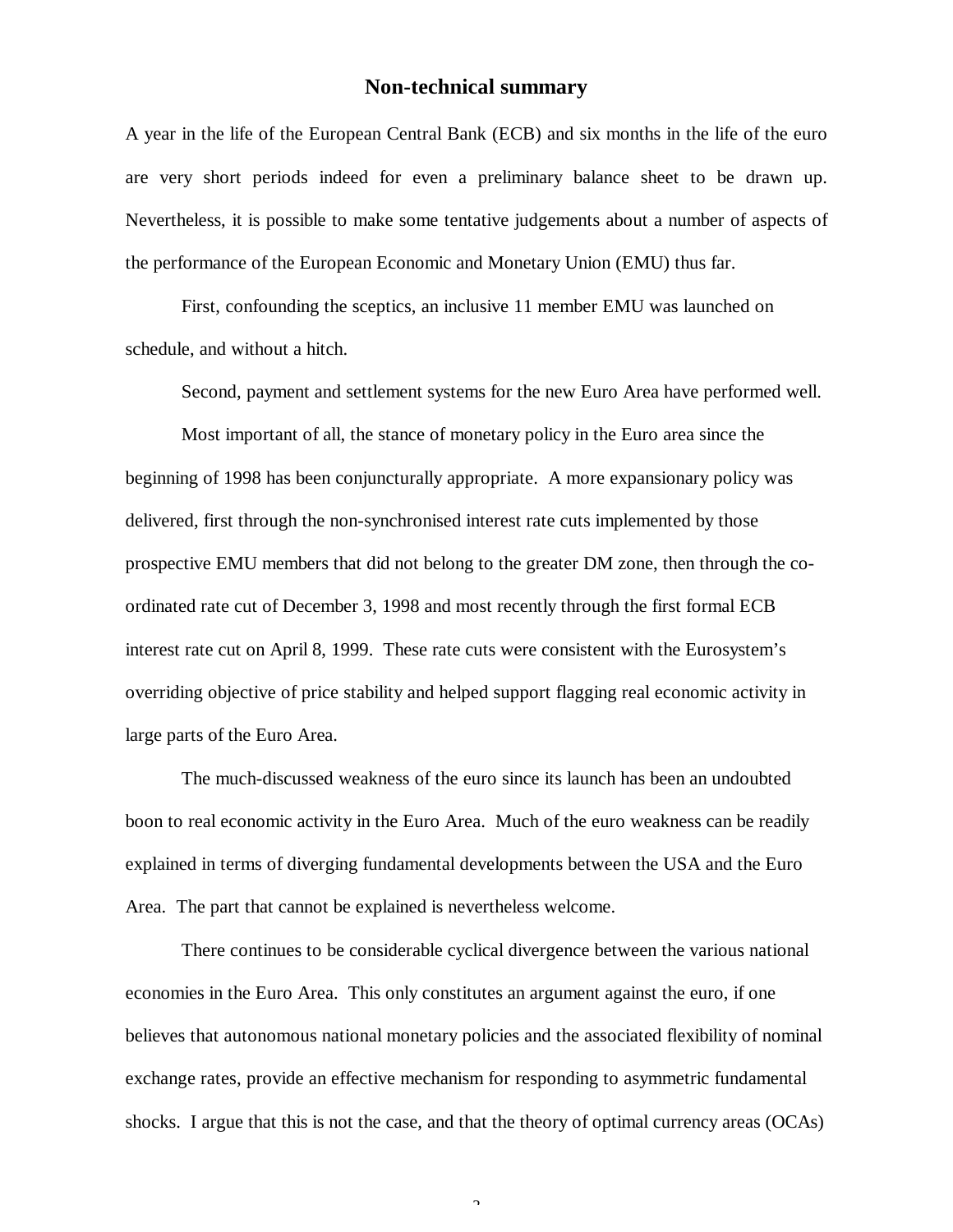that underlies many of the assertions about the macroeconomic stabilisation costs of adopting a common currency, has much to answer for.

The OCA debate has been marred by two weaknesses in the original literature. The first was a failure to distinguish in a consistent way between short-term nominal rigidities and long-term real rigidities. Thus a nominal depreciation becomes a real depreciation, not only in the short run, while nominal rigidities persist, but even in the long run. This has led to a serious overestimation of the power of monetary policy, including variations in the nominal exchange rate, to influence real economic behaviour.

I start from what should be a non-controversial position, which maintains that nominal rigidities are transient: the long-run Phillips curve or long-run aggregate supply curve is vertical. Also, there is no hysteresis: temporary shocks do not have permanent real effects. The long-run Phillips curve is therefore vertical at a level of the unemployment rate or output gap that cannot be influenced by monetary policy. Monetary policy, whether it works through nominal interest rates, through the credit channel or through the nominal exchange rate, only has real effects at cyclical frequencies.

A related confusion is the jump from the correct statement that monetary policy influences the real economy at cyclical frequencies, to the incorrect conclusion that monetary policy can therefore be used to dampen or even eliminate the business cycle. This conclusion follows only if the magnitude of the effect of monetary policy in the real economy is reasonably predictable and if the lags between a monetary policy change and its impact are predictable. In practice these lags are long and variable (which in and of itself would not undermine the cyclical stabilisation role of monetary policy) as well as highly uncertain (which does deprive monetary policy of much of its cyclical stabilisation potential).

Monetary policy can certainly be used to prevent extreme swings in real economic activity. It can prevent and dampen financial crises and stop them from turning into

 $\mathcal{L}$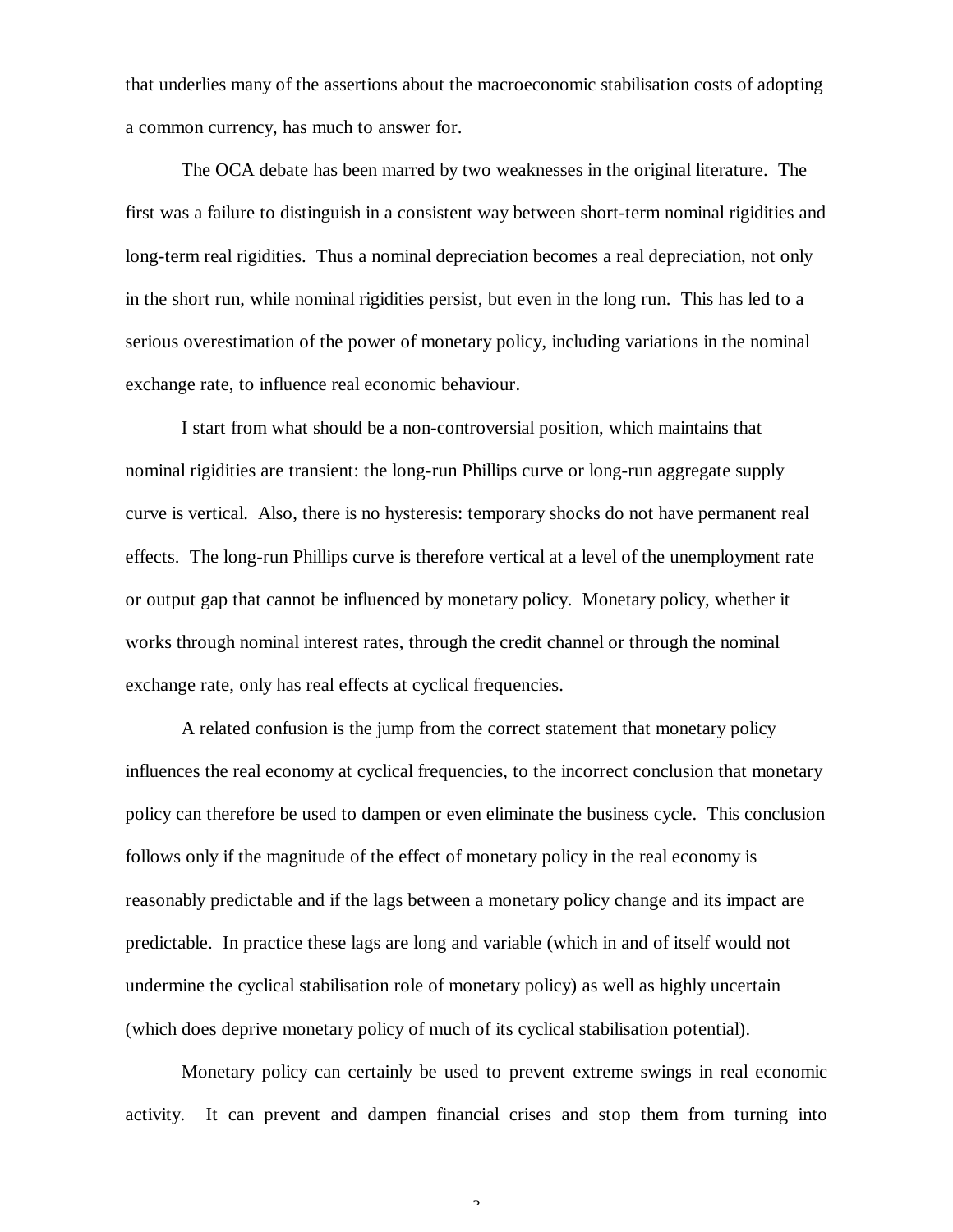economic crises. The monetary policy actions that prevent real outliers and financial crises fall under the heading of 'lender of last resort' (LOLR). The LOLR is as effective in the Euro Area as it was under national monetary autonomy.

The duration and amplitude of normal business cycles are, however, effectively immune to monetary policy. Fine tuning ambitions for monetary policy that include ironing out the normal national business cycles risk increasing the amplitude and volatility of national business cycles, thus destabilising the national economies.

The second fatal flaw in the OCA literature is its failure to allow for the international mobility of financial capital and for the frequent social inefficiency of the foreign exchange markets. The conventional emphasis on the desirability, when there are significant nominal price or cost rigidities, of nominal exchange rate flexibility as a shock absorber, buffer or adjustment mechanism in the face of asymmetric, nation-specific shocks, only makes sense in a world where the exchange rate clears the trade balance. Such a world without (significant) international financial capital mobility did indeed exist at the time the original optimal currency area literature was promulgated. It is out of date and dangerously misleading today.

Under conditions of unrestricted mobility of financial capital, exchange rates are notorious 'rogue elephants': very powerful in short bursts, but almost impossible to harness in the pursuit of the policy maker's objectives. They are sometimes responsive to comprehensible, 'fundamental' incentives but more often appear driven by mysterious impulses to move in arbitrary and destructive ways. Even if the foreign exchange markets are efficient in a technical sense, there is no presumption that they generate socially efficient price signals.

In this financial integration approach to OCAs, the potential attractions of exchange rate flexibility as a buffer or adjustment mechanism when a region or a nation is subject to asymmetric fundamental shocks are dwarfed by the 'dark side' of a flexible exchange rate as

 $\overline{a}$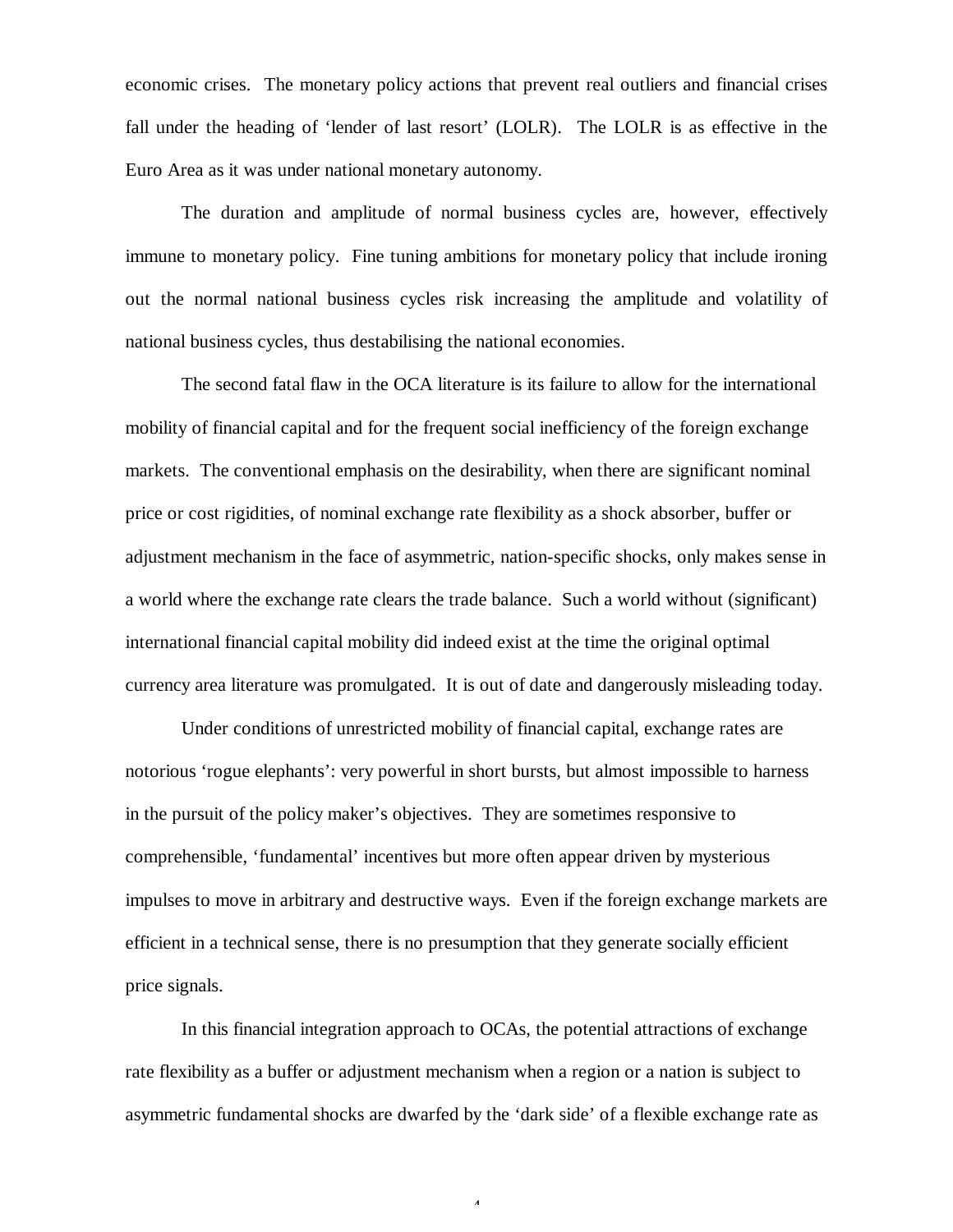a source of shocks and instability, inflicting the need for pointless adjustments and associated costs on the real economy. Excessive volatility and persistent misalignment are the price of exchange rate flexibility. A flexible exchange rate, often driven more by asset market fancies than by fundamentals, cannot be manipulated effectively to serve the needs of the real economy. Nor can it be relied upon to provide a spontaneous adjustment mechanism in the face of asymmetric shocks.

The result of these two failures of the traditional OCA approaches is that the debate on the merits of monetary union and other exchange rate arrangements in the first decade of the new millennium tends to be conducted with an intellectual apparatus from the 1960s. It is out of date, misleading and a dangerous guide to policy.

The Euro Area is fortunate that it is rather closed to trade in goods and services (with import and export shares of GDP comparable to those of the US and Japan). Euro instability and misalignment will therefore have less severe macroeconomic consequences for the real economy than it would for more open economies.

The only blemish on the blazon of the Eurosystem in its first six months of operation has been its lack of openness and transparency. This has resulted in an unacceptably low degree of effective accountability. Openness and accountability, including procedural transparency, are important political public goods in a democratic society. They also are an indispensable instrument of quality control for the monetary policy process of the Eurosystem.

 $\epsilon$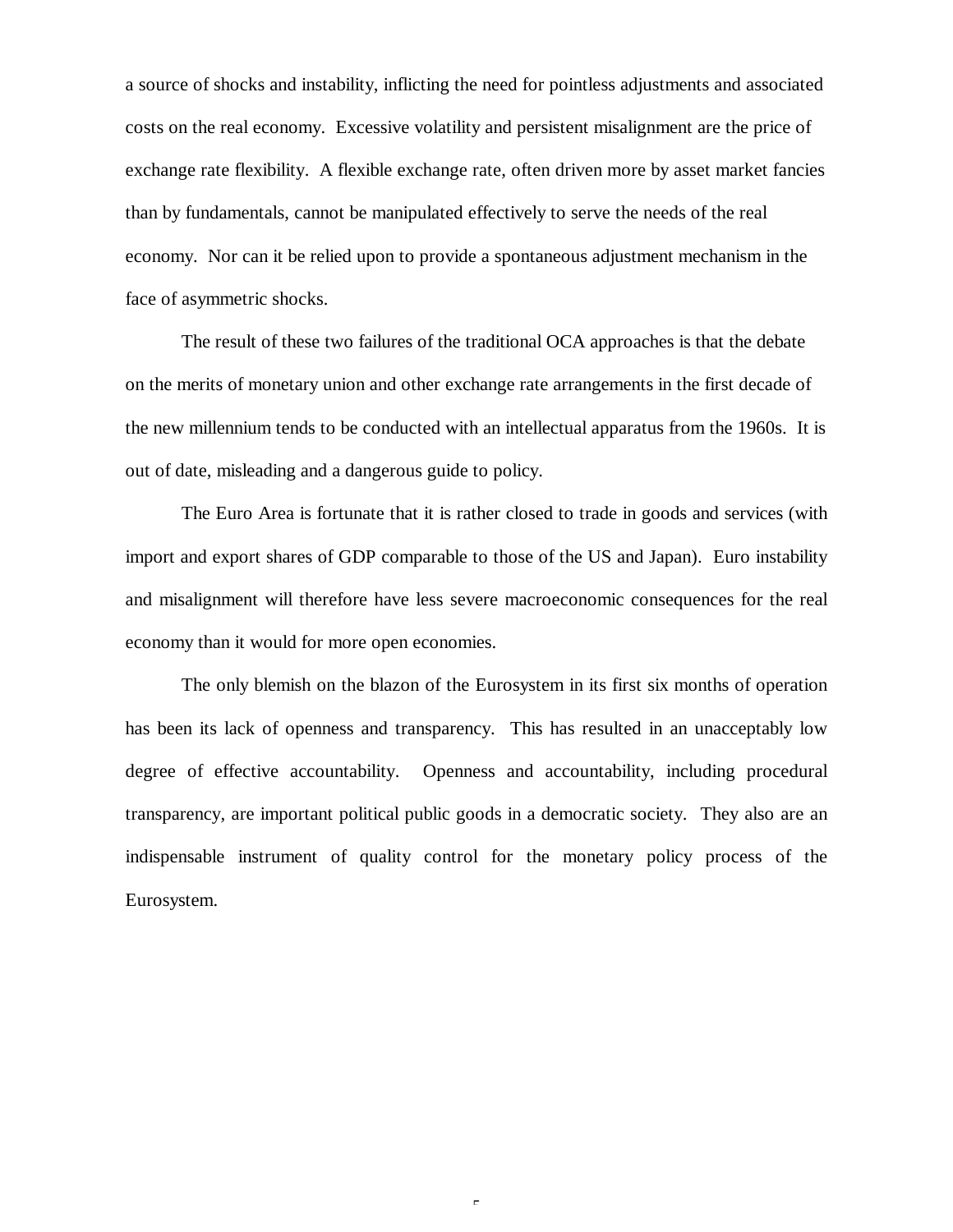# **(1) Introduction**

The euro is officially 6 months old. There was some life before birth. The European Central Bank (ECB) was established on June 1, 1998 and there was a co-ordinated Euro Area -wide interest rate cut on December 3, 1998. Regardless of whether the baby is six or 12 months old, a 'happy birthday' seems appropriate.

It is of course early to make an attempt at an assessment. It will take years, even decades, before disinterested academics will be able to judge the performance of the new monetary system and the new central bank. Keeping that important *caveat* in mind, it is nevertheless possible to make some tentative judgements about a number of aspects of the performance of the European Economic and Monetary Union (EMU) thus far.

## **(2) It's here!**

Even during 1998, there were many who doubted the enterprise would get off the ground at all. Others believed that what would start on January 1, 1999, would be a greater DM zone, consisting of Germany, Austria, the Netherlands, Belgium, Luxembourg and, in a pinch, France. The pessimists have been proven wrong. We have an eleven member EMU. Of the four European Union (EU) members that remain outside EMU, three (the UK, Denmark and Sweden) do so out of choice and only one, Greece, out of necessity.

Then there were those who believed that, between January 1, 1999 and the date of the final disappearance of the visible manifestations of the old national currencies (no later than July 1, 2002), speculative attacks among EMU member currencies would force some EMU members out of the currency union. These unfortunates still have a couple of years before an *apologia pro vita sua* becomes unavoidable, but the writing is clearly on the wall.

The reason that EMU cannot be brought down though speculative attacks among member currencies is simple. There are no more national member currencies. The DM, the lira and the guilder only exist as rather awkward non-decimal denominations of the euro. The

1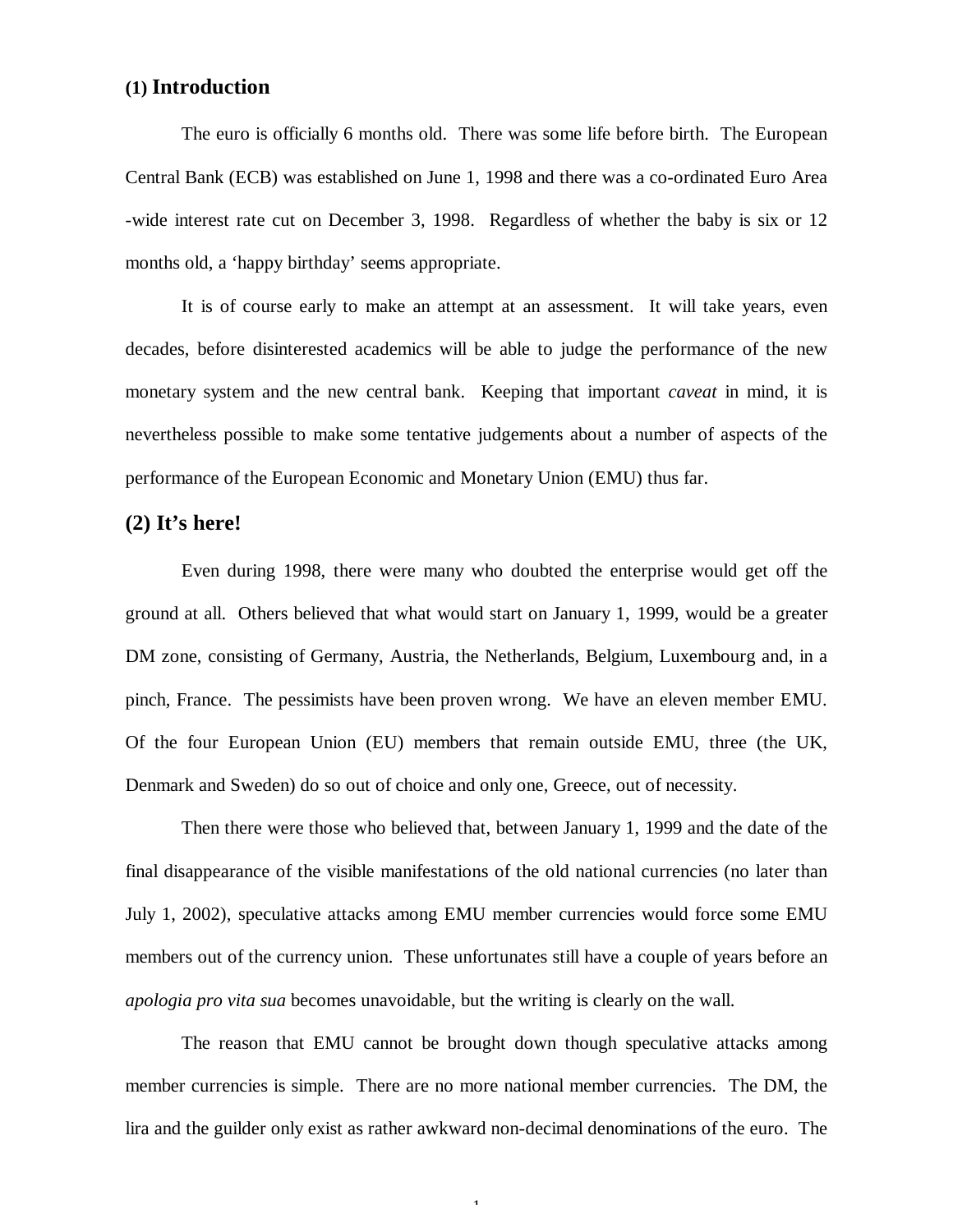notion of EMU breaking up because of a speculative run out of lira into DM is as likely as the UK monetary union being brought down through a run out of £5 notes into £10 notes.

We still have national central banks and national regulatory authorities, but we no longer have national monetary authorities in the Euro Area. This is not really surprising, as there no longer are national monies. There is only one monetary authority in the Euro Area , the ECB.

#### **(3) The technical bits work.**

The new Euro Area payment and settlement systems, such as Target, have performed well from the start, with only minor hiccups. They have indeed performed rather more smoothly and efficiently that even the optimists expected.

The corporate eurobond market is thriving. Issues are growing at a staggering pace. There is nothing yet in the Euro Area to match the breadth and depth of the US corporate bond market. But it now looks increasingly likely that in five years or so, this may no longer be true.

#### **(4) Conjuncturally appropriate monetary policy.**

The conduct of monetary policy in Euro Area has been competent and appropriate in light of the Euro Area -wide conjuncture and given the ECB's price stability mandate.

Admittedly, circumstances were such as to make the selection of an appropriate monetary policy rather straightforward. For once, it was clear that interest rate decisions were not 'finely balanced'. The Euro Area was, by the middle of 1998, in danger of sliding into a fresh recession without the benefit of a noticeable prior recovery. Inflation was low and falling further. It would have been hard to make a case, during the period of interest rate convergence, that Euro Area-wide convergence to Italian or Irish levels was more appropriate than convergence to the German level. Likewise, it would have been a bit of a surprise if the April 8, 1999 rate cut of 50 basis points had turned out to be a rate increase instead. Still,

 $\Delta$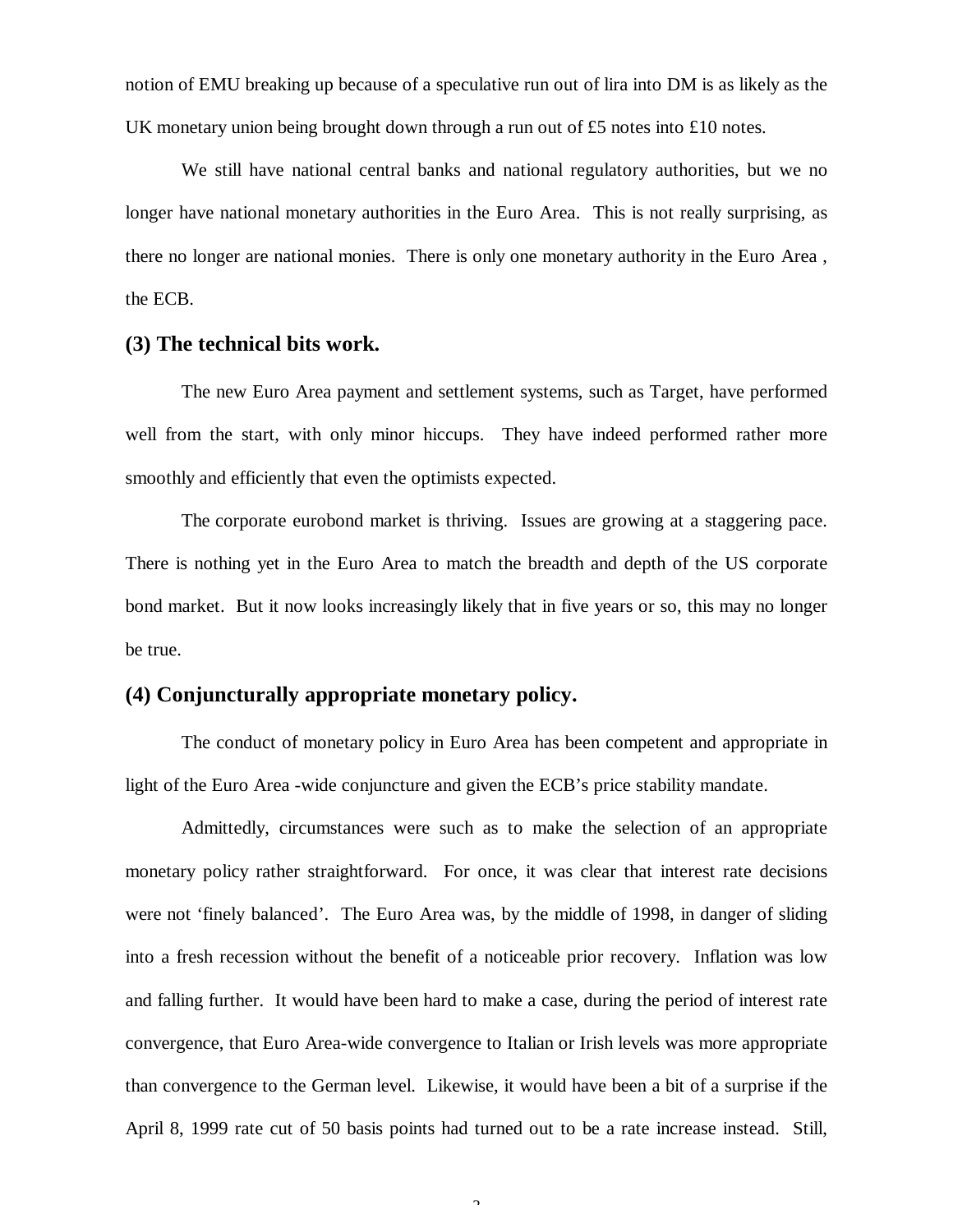central banks have been known to do the wrong thing in the face of the obvious, so the appropriate thrust of ECB monetary policy is encouraging.

#### **(4) The non-issue of euro weakness.**

The euro has lost about 11 to 12 % of its value vis-à-vis the US\$ since the beginning of the year. This was unexpected by many, including myself, as late as the second half of 1998.

While the exchange rate cannot be relied upon, even with appropriate policy support, to do the 'right thing' for the real economy, one should certainly welcome any currency movements that, whether by luck or by design, are conjuncturally appropriate. The Euro Area has been very fortunate in the measured decline of the external value of its currency since January 1, 1999. This decline is entirely appropriate from the point of view of the overall Euro Area conjuncture. Of course, those who went long in the euro at the time of its launch are deeply miffed, just as those who went short are very pleased. Losers make more noise than winners. I would welcome some of the current euro weakness for sterling.

The current weakness of the euro is certainly not unprecedented, if one considers the behaviour of a synthetic euro index prior to 1999. Figure 1 shows such an index, constructed by the staff of the Bank of England.

The recent decline in the external value of the euro can, rather unusually, be mostly explained by conventional economic fundamentals. The following come to mind. I list both those that make sense and a few that make no sense but that have been given some prominence.

*Divergent conjunctural developments between the USA and Euro area .* Since at least the second half of 1998, economic growth in the US has been stronger than expected while Euro Area economic growth has turned out weaker than expected. Both through money

 $\mathcal{L}$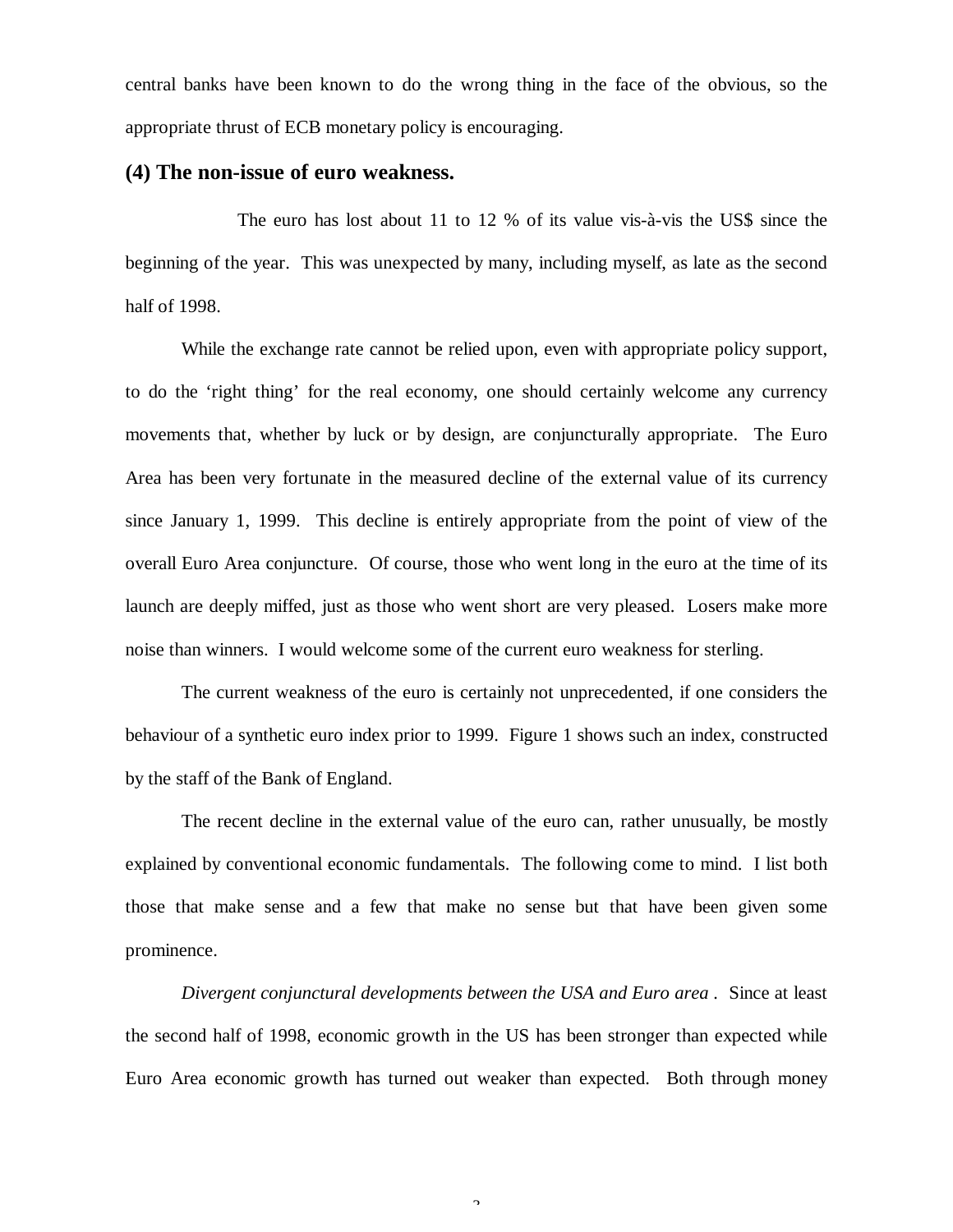demand and through the anticipated future path of short-term interest rates, this would tend to weaken the effective euro exchange rate.

*The ECB's policy response to the unexpected weakness of Euro Area economic activity.* Euro area interest rate policy has tried to dampen this unexpected downswing through a sequence of rate cuts, including the first formal ECB rate cut on April 8, 1999. I would not go so far as to argue that the ECB has been attempting to fine tune the Euro Area business cycle. The ECB denies any such strategy and I am inclined to believe them because any attempt to use monetary policy for fine tuning purposes would be pointless, and in all likelihood counterproductive, given the long, variable and uncertain lags in the transmission of monetary policy. Still, they have undoubtedly engaged in 'coarse tuning', leaning gently against a sustained and obvious wind.

*Squabbles about 'exchange rate orientations'.* Under Article 109 of the Treaty, the Council of Ministers has to the right to give the ECB Governing Council instructions about the external exchange rate of the Euro Area. The first kind of instruction non-controversial and harmless, from the point of view of ECB independence. It allows the Council of Ministers (acting unanimously) to conclude formal exchange rate agreements on an exchange rate system for the euro in relation to non-Community currencies. Basically, this allows the political leadership of Euro Area to create a new Bretton Woods, should they wish to.

The second kind of instruction is potentially a threat to the substance of ECB independence: *"In the absence of an exchange rate system in relation to one or more non Community currencies as referred to in (the previous) paragraph … , the Council, acting by a qualified majority either on a recommendation from the Commission and after consulting the ECB or on a recommendation from the ECB, may formulate general orientations for exchange rate policy in relation to these currencies. These general orientations shall be without prejudice to the primary objective of the ESCB to maintain price stability."*

 $\overline{a}$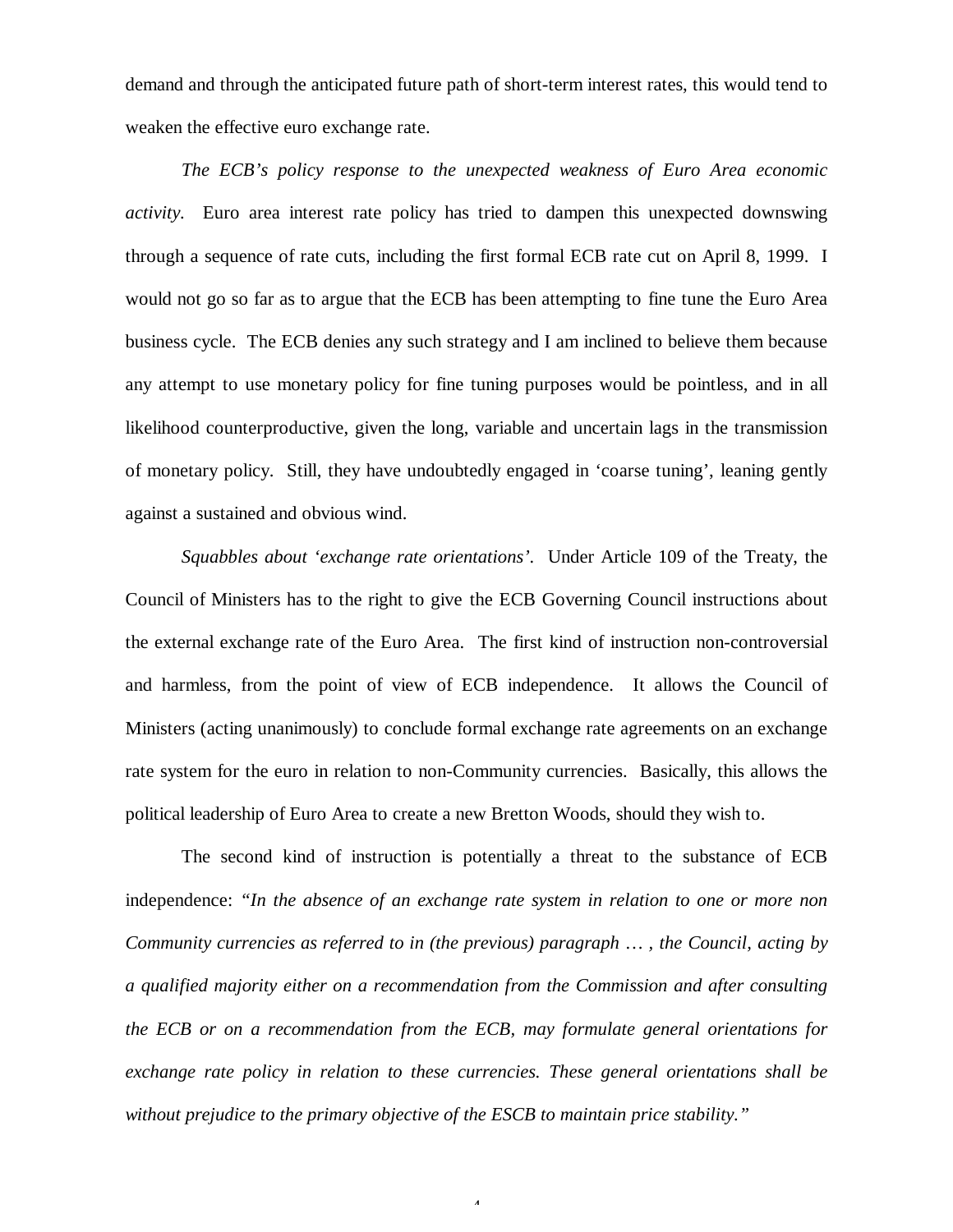This clause gives the Euro Area ministers of finance a foot in the door of Euro area monetary policy design. Mr Lafontaine and Mr. Strauss-Kahn have used it to argue for exchange rate target zones. In a world with virtually unrestricted mobility of financial capital, binding exchange rate orientations come close to predetermining the path of (relative) interest rates. It is true that the Treaty also states clearly that any exchange rate orientations shall be without prejudice to the price stability objective. The Treaty, however, does not state explicitly who determines whether they prejudice the price stability objective. It ought to be the ECB. It would have been helpful if the Treaty had been explicit on this issue.

There has been an agreement to desist from exchange rate orientations except under exceptional circumstances. Again, it is not clear who determines when circumstances are exceptional. Furthermore, this agreement is not part of the Treaty, and can be revoked at the sole discretion of the Council of Ministers. It is clear that the conduct of monetary policy in Euro Area, and the cause of macroeconomic stability, would be well-served by revoking the power of the finance ministers to give exchange rate orientations.<sup>1</sup>

*Fears of breaches of the Growth and Stability Pact.* There was quite an ado recently, including stern lectures on budgetary probity from the top of the ECB, when Italy asked for its general government financial deficit ceiling for the current year to be lifted from 2.0% of GDP to 2.4% of GDP. It is very difficult to make sense of this storm in a tea cup. When the real economy is unexpectedly weak (as it was in the case of Italy), it does not seem unreasonable for the government deficit turn out rather larger than was planned previously. It is what God made the automatic fiscal stabilisers for. This episode highlights the economic

-

<sup>&</sup>lt;sup>1</sup> Article 109 raises doubts about the operational independence of the ECB. The operational independence of the Bank of England is qualified in a different way. Under the 1998 Bank of England Act (Bank of England Act [1998]), the MPC's power to set interest rates is qualified by the clause that in "extreme economic circumstances", the Chancellor can give instructions to the Bank of England for a limited period and subject to (ex-post) approval by Parliament. These Treasury 'reserve powers' have not been invoked since the Bank of England became independent.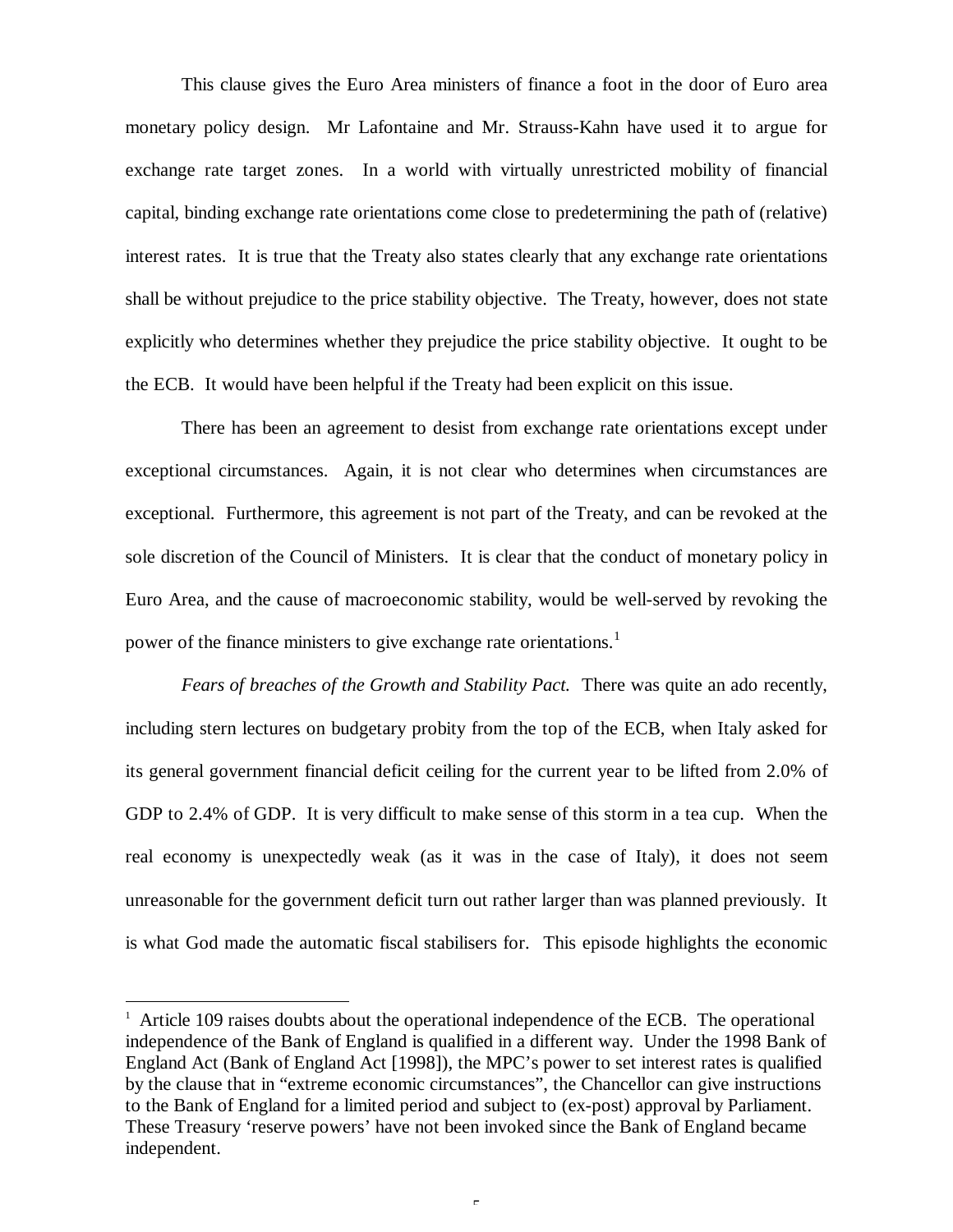nonsense of specifying deficit targets as numbers rather than as rules, for instance, as cyclically corrected deficits. The argument that cyclical corrections are difficult and potentially subject to manipulation and window dressing does not bear scrutiny, if the only alternative on offer is a number that is bound to be wrong, except in the highly unlikely case that forecasts are realised exactly.

If the relaxation of Italy's deficit target was indeed a surprise, the implications for the euro are not at all obvious. If the Euro Area monetary authorities follow their mandate, they would not accommodate the larger deficit, and there would be upward pressure on the value of the euro. Only if the ECB is perceived as likely to give in to pressures from national ministers of finance (violating their Treaty-based mandate), and pursue a lower interest rate policy when fiscal policy becomes unexpectedly loose in a member state, would there be downward pressure on the external value of the euro. I am convinced that the ECB is extremely serious about its mandate. The link from an Italian budgetary overshoot to a weaker euro is therefore unconvincing.

*Slow adoption of the euro as a reserve currency.* There have been reports that the adoption by central banks world wide of the euro as a reserve currency has been slower and on a smaller scale than had previously been expected. As I don't know what these prior expectations were, it is hard to know how much significance to attach to this. In any case, the numbers involved would always have been small. Furthermore, the demand for additional reserve euros could have been met by new issuance at a given exchange rate.

*Confidence factors.* This is a grab-bag of *ad-hoc* explanations, few if any of which manage to convince. 'Kosovo' is one such. Why Euro Area combatants in Kosovo should see their currency weaken while a non-Euro Area EU member state that is also a combatant in Kosovo should see its currency strengthen is by no means obvious. After all, it is just 25 miles from Dover to the Euro Area .

 $\epsilon$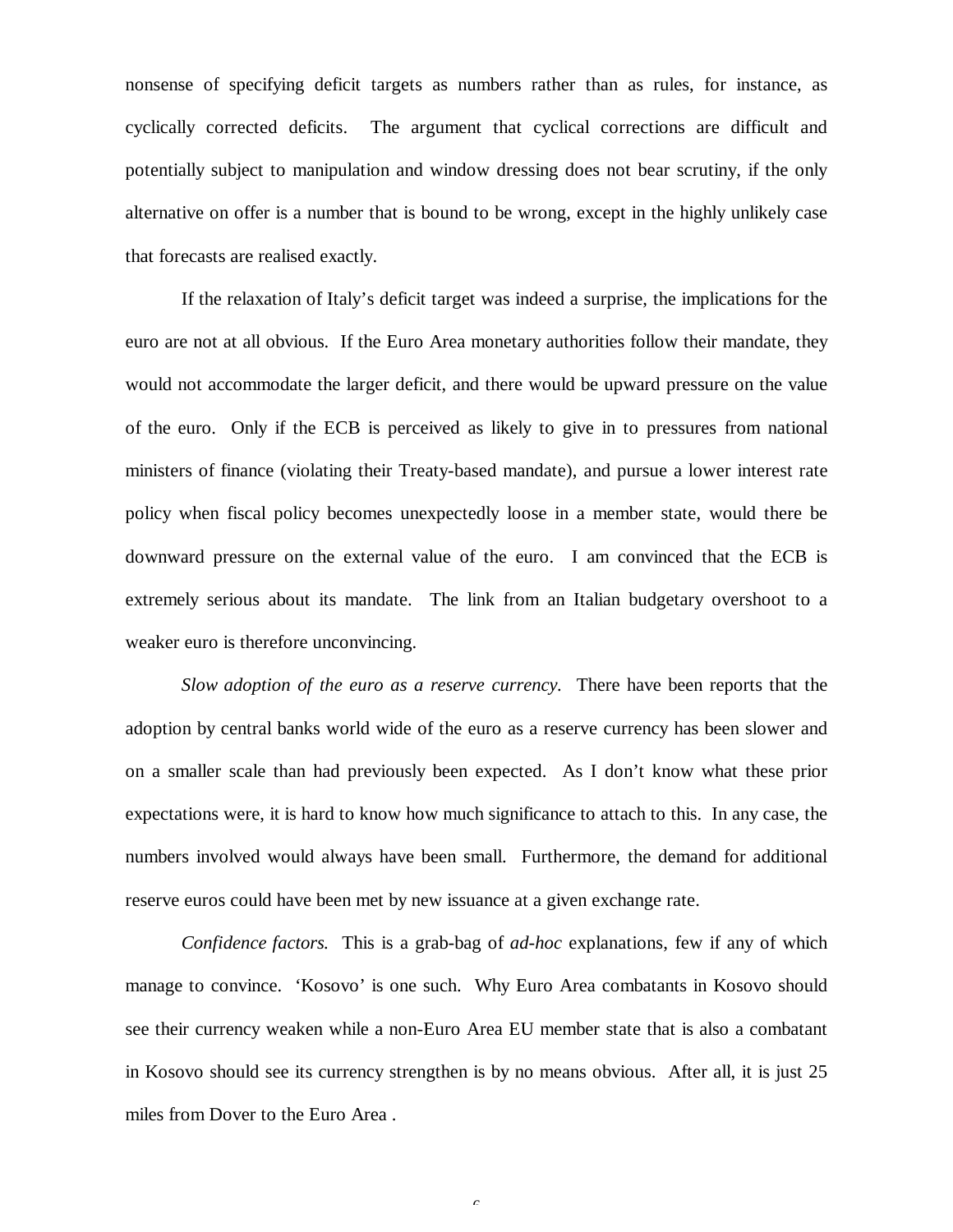Euro-US\$ 'parity' (or fears of such) are another unconvincing market story. Perhaps there is something that resonates in the chartists' collective consciousness about a 1 for 1 exchange rate. As far as economic fundamentals go, parity is just another number.

The key point to note is that a weak or a strong external value of the currency is only of concern to the ECB insofar as it affects the achievement of its primary objective, price stability, and without prejudice to that price stability objective, the 'objectives of the Community'. The exchange rate is a key element in the transmission mechanism of monetary policy (and in the transmission of other shocks). Even so, the Euro Area is much less exposed to external trade than the UK. So even as part of the transmission mechanism, the external value of the euro is bound to be less important to Euro Area policy makers than the external value of sterling is to UK policy makers.

## **(5) One-size-fits-all-monetary policy: how serious a problem is it?**

Autonomous national monetary policies have been a major cause of cyclical nonsynchronisation among EMU members prior to the advent of EMU. Throwing away the national monetary keys therefore eliminates an important source of cyclical divergence. Nevertheless, national cycles will no doubt continue to be aligned imperfectly. How serious an issue this is depends on how effective one believes autonomous national monetary policies to be as instruments for dampening, and possibly even eliminating, the national business cycle. In my opinion national monetary policy (working though differential national nominal interest rates, through the credit channel and through a flexible nominal exchange rate) has not been and cannot in practice be, an effective conjunctural stabiliser. With unrestricted international mobility of financial capital, exchange rates tend to be characterised by excessive volatility and persistent misalignments, causing national monetary autonomy to result in greater macroeconomic instability than membership in a much larger common currency area.

 $\overline{a}$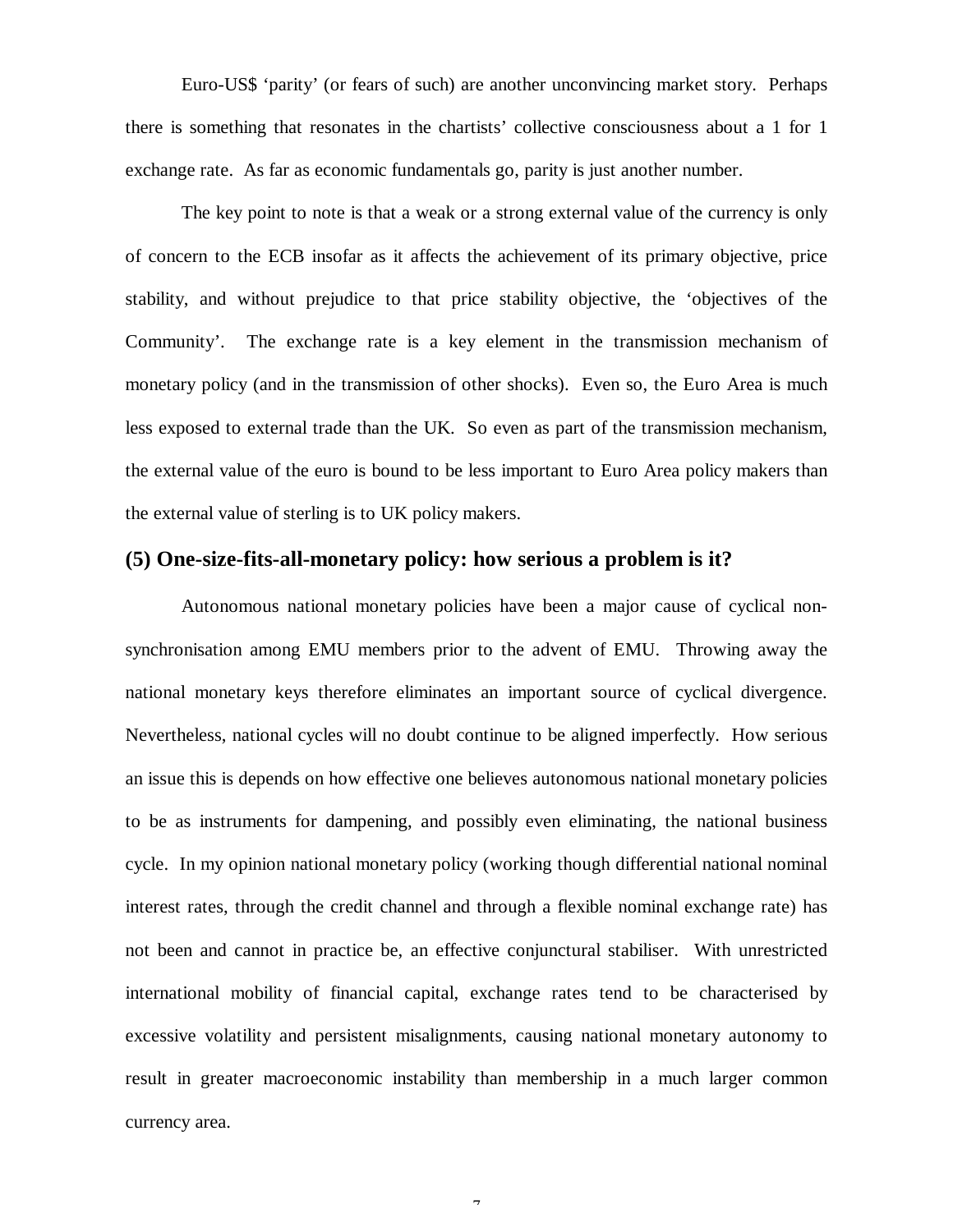Indeed, the potential attractions of exchange rate flexibility as a buffer or adjustment mechanism when a region or a nation is subject to asymmetric fundamental shocks are in my view dwarfed by the 'dark side' of a flexible exchange rate as a source of shocks and instability, inflicting the need for pointless adjustments and associated costs on the real economy. Excessive volatility and persistent misalignment are the price of exchange rate flexibility. A flexible exchange rate, often driven more by asset market fancies than by fundamentals, cannot be manipulated effectively to serve the needs of the real economy. Nor can it be relied upon to provide a spontaneous adjustment mechanism in the face of asymmetric shocks.

The Euro Area is fortunate that it is rather closed to trade in goods and services (with import and export shares of GDP comparable to those of the US and Japan). Euro instability and misalignment will therefore have less severe macroeconomic consequences for the real economy than it would for more open economies.

I believe that it is time for a radical re-thinking of the theory of optimal currency areas – a theory which concludes that, from the point of view of macroeconomic stability, exchange rate flexibility is superior to an irrevocably fixed exchange rate.<sup>2</sup> Only the magnitude of the losses associated with a credible fixed exchange rate regime remains to be determined. I believe this approach to be profoundly misleading. A brief outline of a new approach follows.

#### **(6) A financial integration approach to optimal currency areas.**

-

<sup>&</sup>lt;sup>2</sup> Keeping the exchange rate fixed for one or more periods is always an option under an actively managed exchange rate regime. This can be achieved either by pegging the exchange rate period-by-period or by setting the short rate of interest or the money stock at appropriate levels in an endogenous exchange rate regime. Thus, fixing the exchange rate forever can be viewed as an arbitrary restriction on an actively managed exchange rate regime. The latter is therefore always potentially superior. Various passively floating exchange rate regimes are not necessarily dominated a permanent credible peg.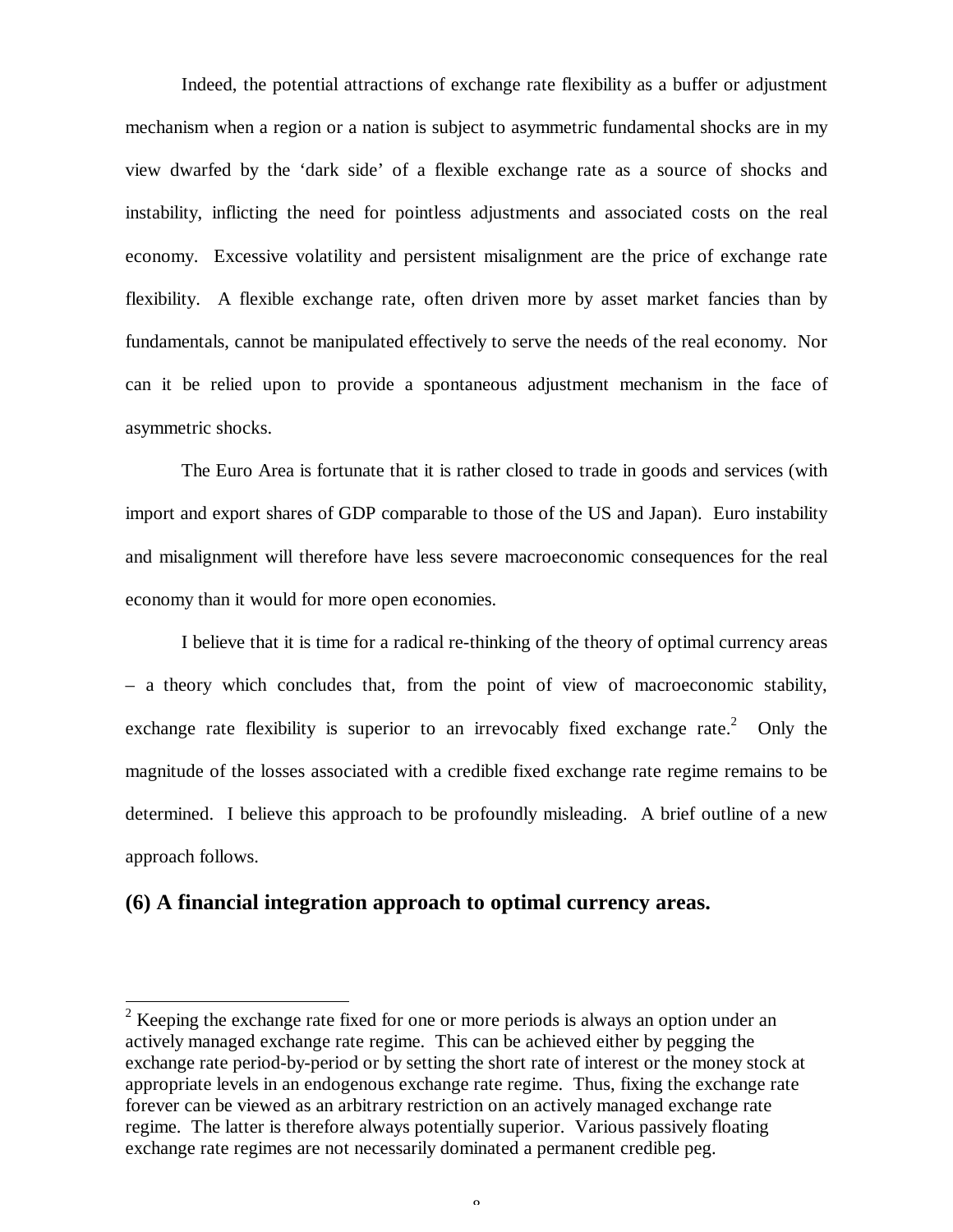The optimal currency area literature asks when a set of national (or regional) economies would benefit from having irrevocably fixed exchange rates. Benefits are defined in terms of increased macroeconomic stability. In practice this would be measured by the magnitude and volatility of the output gap or the deviation of the actual from the natural unemployment rate, and in terms of the stability of the price level or the inflation rate (the literature is rather vague). The following characteristics of either the individual national economies or the multi-country system as a whole, have been argued to favour retention of the national currency, and the associated scope for nominal exchange rate flexibility (see e.g. Masson and Taylor [1992]).

(1) A high degree of nominal rigidity in domestic prices and/or costs.<sup>3</sup>

(2) A relatively low degree of openness to trade in real goods and services.

(3) A high incidence of asymmetric (nation-specific) shocks rather than symmetric or common shocks and/or dissimilarities in national economic structures or transmission mechanisms that causes even symmetric shocks to have asymmetric consequences.

(4) A less diversified structure of production and demand.

l

(5) A low degree of real factor mobility (especially labour mobility) across national boundaries.

(6) Absence of significant international (and supra-national) fiscal tax-transfer mechanisms.

The optimal currency area (OCA) debate has been marred by two weaknesses in the original contributions to this literature (Mundell [1961], McKinnon [1963], Ingram [1969], Kenen [1969]). The first was a failure to distinguish in a consistent way between short-term nominal rigidities and long-term real rigidities. Thus a nominal depreciation becomes a real

<sup>&</sup>lt;sup>3</sup> The original old-Keynesian optimal currency area (OCA) literature failed to distinguish in a consistent manner between nominal price and cost rigidities, which ought to be the sine qua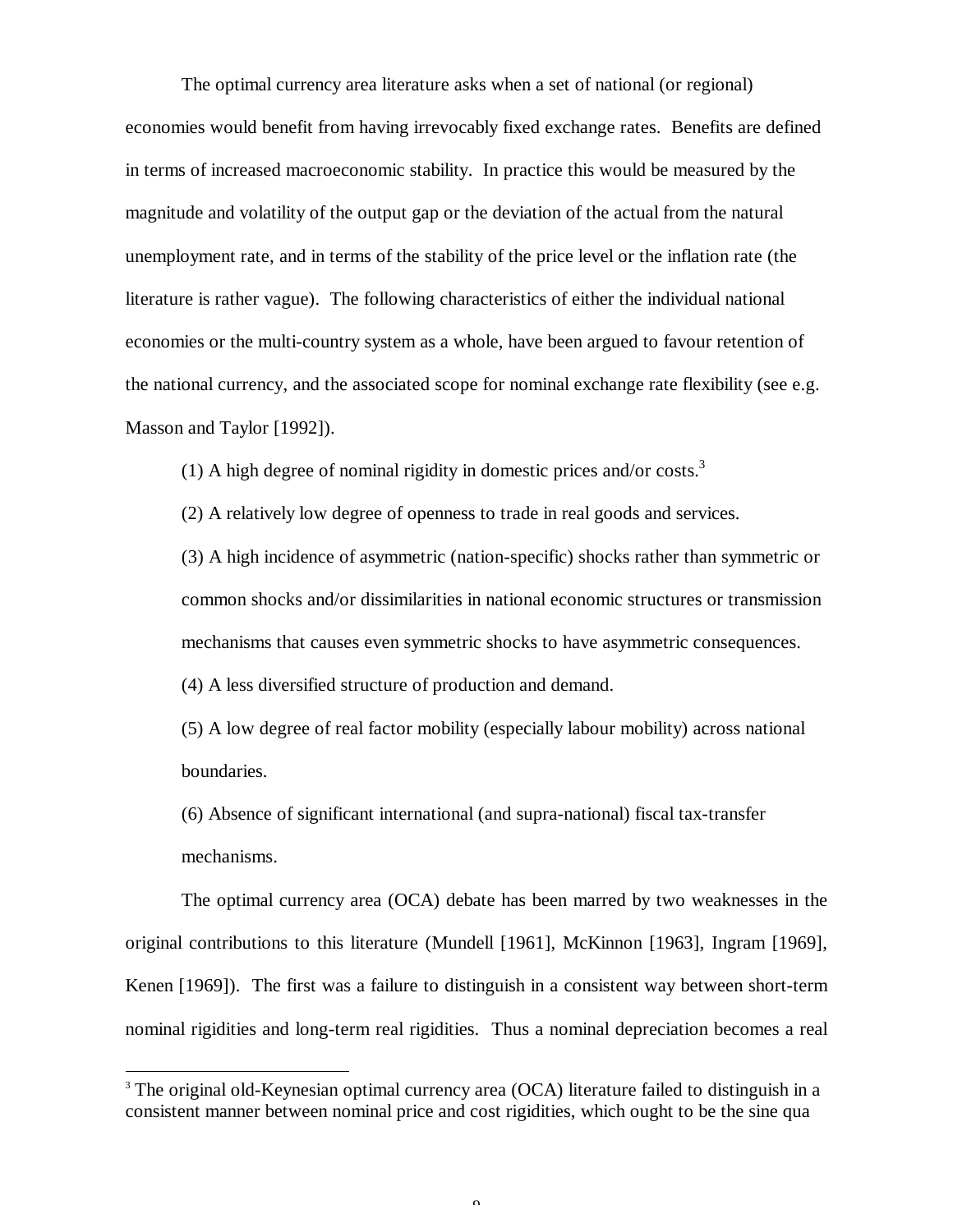depreciation, not only in the short run, while nominal rigidities persist, but even in the long run. This has led to a serious overestimation of the power of monetary policy, including variations in the nominal exchange rate, to influence real economic behaviour.

I start from the conventional main-stream position, which maintains that nominal rigidities are transient: the long-run Phillips curve or long-run aggregate supply curve is vertical. Also, there is no hysteresis: temporary shocks do not have permanent real effects. The long-run Phillips curve is therefore vertical at a level of the unemployment rate or the output gap that cannot be influenced by monetary policy. Monetary policy, whether it works through nominal interest rates, through the credit channel or through the nominal exchange rate, only has real effects at cyclical frequencies.

A related confusion is the jump from the correct statement that monetary policy influences the real economy at cyclical frequencies, to the incorrect conclusion that monetary policy can therefore be used to dampen or even eliminate the business cycle. This conclusion follows only if the magnitude of the effect of monetary policy in the real economy is reasonably predictable and if the lags between a monetary policy change and its impact is predictable. In practice these lags are long and variable (which in and of itself would not undermine the cyclical stabilisation role of monetary policy) as well as highly uncertain, which does deprive monetary policy of most of its cyclical stabilisation potential. The magnitude and sometimes even the sign of the impact of monetary policy on the real economy are likewise highly uncertain. Monetary policy can certainly be used to prevent extreme swings in real economic activity. It can prevent and dampen financial crises and stop them from turning into economic crises. Monetary policy alone ought to be able to rule out a replay of the Great Depression of the Thirties.

l

non of the OCA literature and real rigidities, which are irrelevant to the OCA debate. This confusion this hampers rational debate of the subject.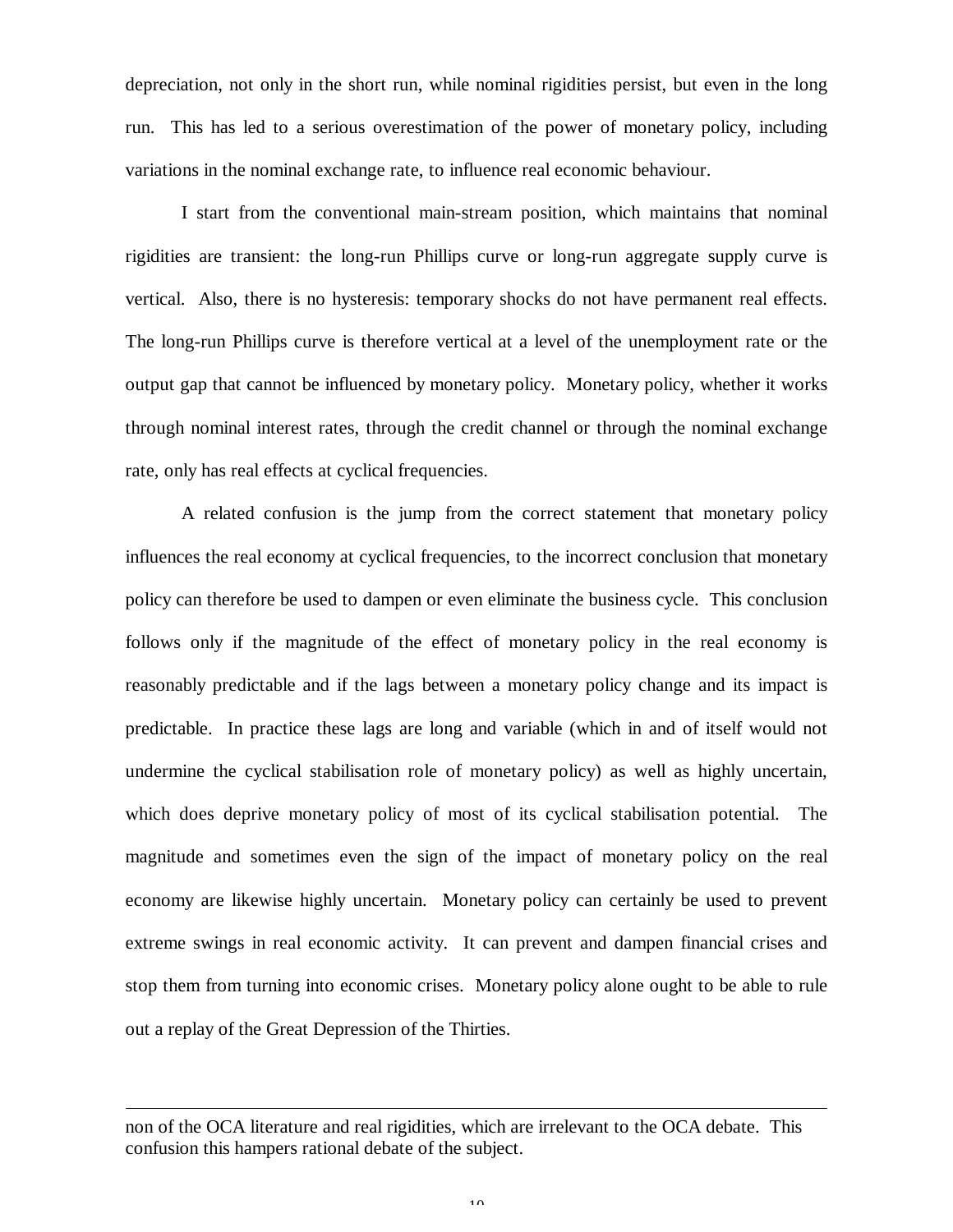The monetary policy actions that prevent real outliers and financial crises fall under the heading of 'lender of last resort' (LOLR). The LOLR is as effective in the Euro Area as it is under national monetary autonomy. Operationally, the LOLR function remains decentralised. The national central bank and, where appropriate, the national supervisor and regulator, take the appropriate decisions as regards the financial institutions in their jurisdictions. Since information will continue to be decentralised, this is the appropriate arrangement. As Euro Area-wide financial institutions emerge, a Euro-Area regulator/supervisor will no doubt be created, and the ECB will be immediately involved. Under the decentralised arrangement, the ECB will be involved when the decisions taken by the national LOLR are on a sufficient scale to have Euro Area-wide monetary repercussions. These can then be sterilised at the level of the Euro Area as a whole.

National monetary policies have never succeeded in eliminating the cyclical fluctuations inherent in capitalism. Nor can they be relied upon to significantly dampen, let alone eliminate, national business cycles in the future. The experience of the  $20<sup>th</sup>$  century has convinced me that a monetary policy that maintains price stability, prevents cataclysms such as systemic financial and economic crises, and does not enhance the amplitude of normal economic fluctuations, should be considered a successful monetary policy. If our monetary ambitions now extend much beyond that, we are at risk of fine-tuning ourselves into unnecessary instability. This view of what monetary policy can and cannot achieve is hardly original. It can be found in Friedman's celebrated Presidential Address (Friedman [1968]) and, more recently, in King [1997].

The second fatal flaw in the OCA literature is the failure to allow for the international mobility of financial capital. I elaborate on this point below. The result of these two failures is that the debate on the merits of monetary union and other exchange rate arrangements in

11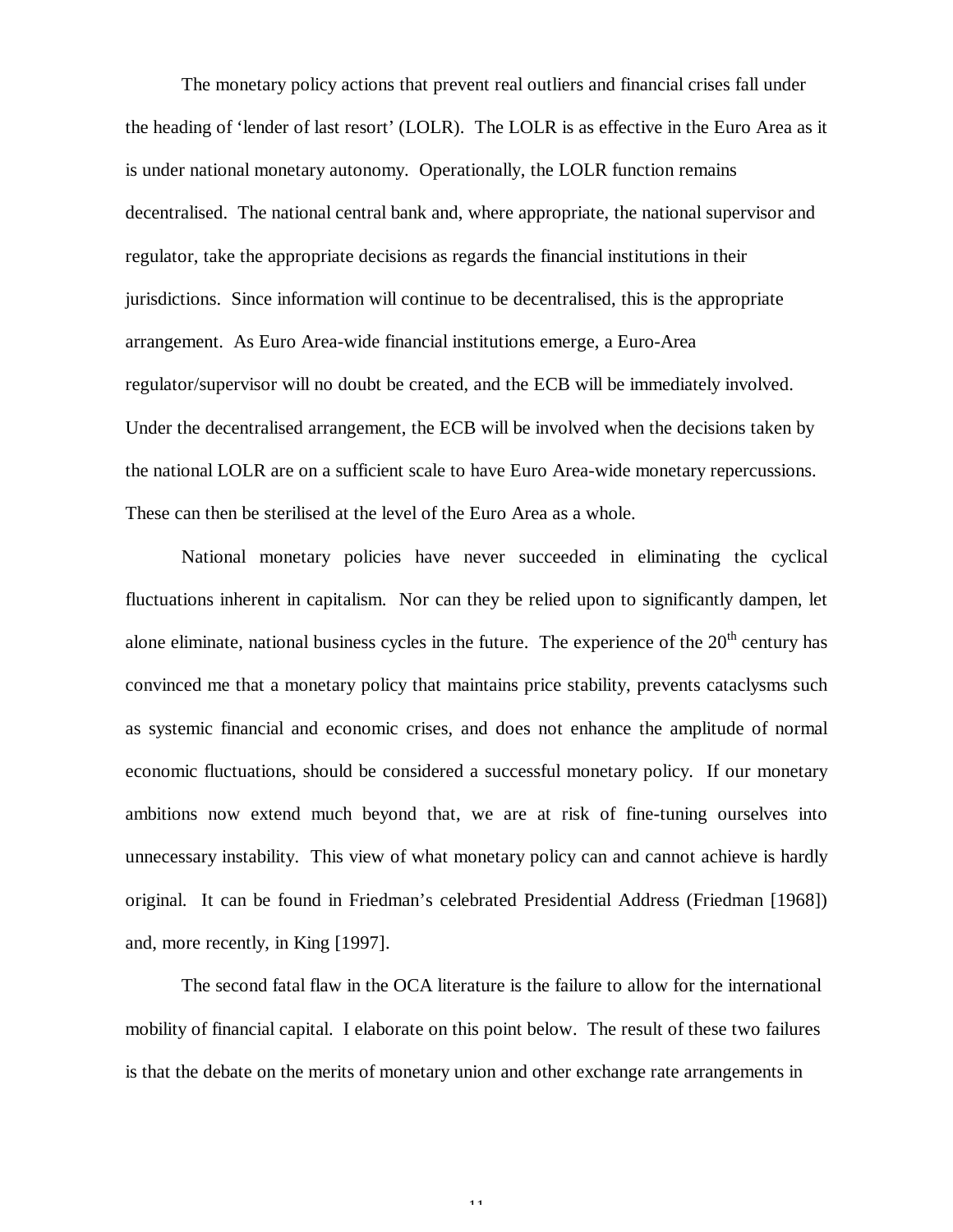the first decade of the new millennium tends to be conducted with the intellectual apparatus from the 1960s. It is out of date, misleading and a dangerous guide to policy.

I have come to the conclusion that the conventional criteria (2) to (6) are either irrelevant or relevant in ways that are quite different from the conventional interpretations (see Buiter [1997, 1999b]). The first criterion, the presence of significant nominal price and/or cost rigidities, is of course a *sine qua non* for monetary policy (including nominal exchange rate flexibility), to matter for real economic performance at all.

I propose to turn the conventional argument about nominal rigidities creating a presumption in favour of nominal exchange rate flexibility on its head. I achieve this conclusion by putting financial integration and shocks originating in the financial markets, including the foreign exchange markets, at the centre of the discussion.

The conventional emphasis, when there are significant nominal price or cost rigidities, on the desirability of nominal exchange rate flexibility as a shock absorber, buffer or adjustment mechanism in the face of asymmetric, nation-specific shocks, only makes sense in a world where the exchange rate clears the trade balance. Such a world without (significant) international financial capital mobility did indeed exist at the time the original optimal currency area literature was promulgated. It is out of date and dangerously misleading today.

According to the financial integration approach to optimal currency areas, all regions linked by unrestricted financial capital mobility form an optimal currency area. In a proximate sense my key criterion for an optimal currency area is therefore a 'capital account criterion'. However, it is the interaction of technically highly efficient international financial markets and nominal price and cost rigidities in the markets for real goods and services that underpins this approach to optimal currency areas.

Most of the time, the foreign exchange markets are technically efficient, in the weakest possible sense that large transactions can be made almost instantaneously, at very

 $1<sub>2</sub>$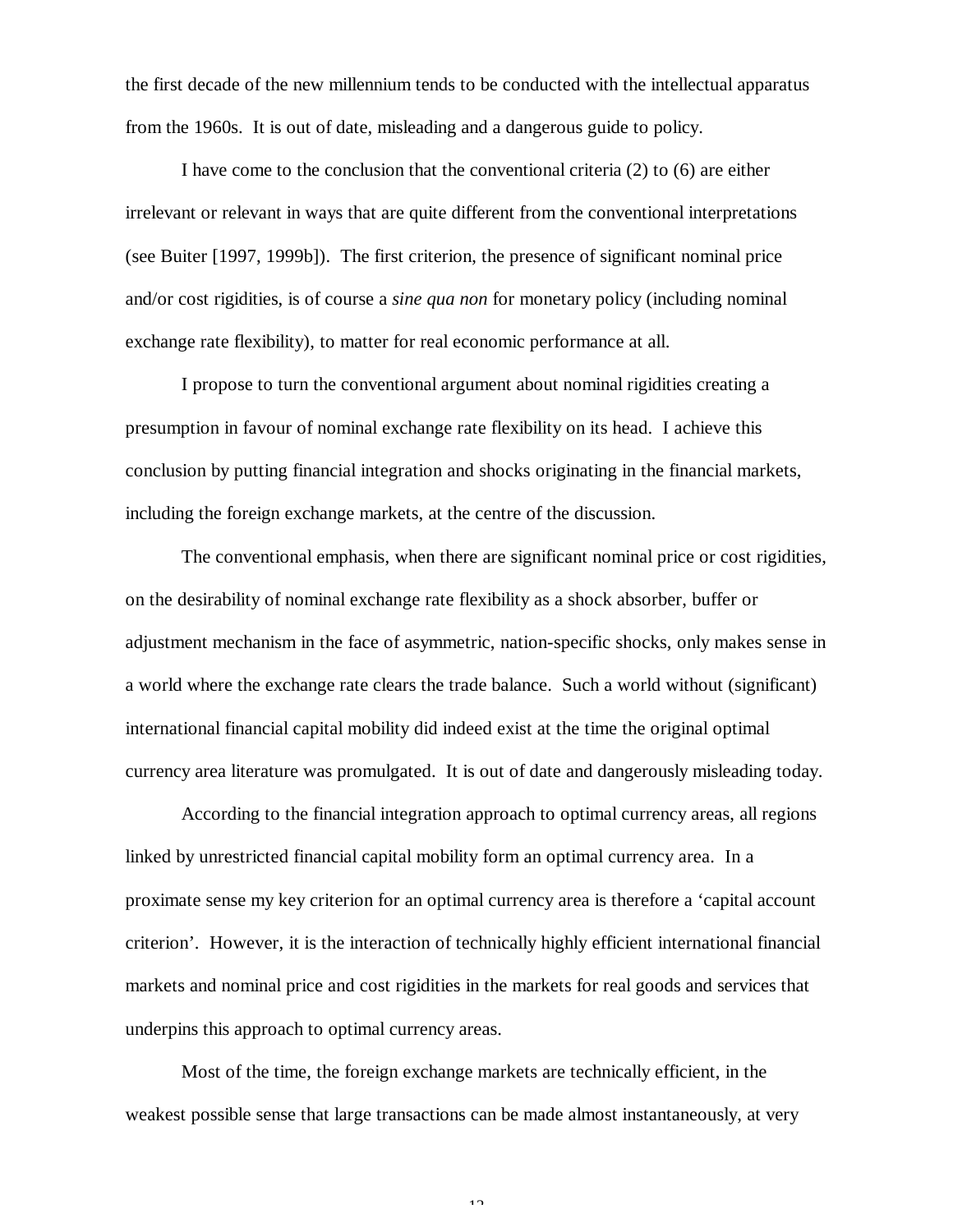low transactions costs and with a minimal impact on the exchange rate.<sup>4</sup> Progressively stronger notions of technical, trading or informational efficiency require that it is impossible to make systematic above-normal risk-adjusted profits by transacting in these markets.

Depending on the information set that conditions expected profits and conditional risk assessments, the foreign exchange markets can be informationally efficient in the in the weak, semi-strong or even the strong sense (Fama [1970]). The foreign exchange markets have never been shown to be informationally efficient in the semi-strong or strong sense. There are doubts even about weak-sense informational efficiency.<sup>5</sup>

Departures from even the weakest notions of technical or informational efficiency are not uncommon. Herd behaviour, bandwagon effects, noise trading, carry trading, panic trading, trading by agents caught in liquidity squeezes in other financial market, and myriad other forms of irrational behaviour make for excessive volatility and sometimes quite persistent misalignments in the foreign exchange markets as in other financial markets (see Grossman [1989, 1995] for general theoretical considerations about financial market inefficiencies, and Shiller [1984, 1995, 1996] for some interesting empirical studies outside the domain of exchange rates).

The prices determined in a strong-sense technically or informationally efficient market or set of markets need not convey the right social scarcity valuations. Rational speculative bubbles can cause an asset price like the exchange rate to differ from its fundamental valuation . Even without speculative bubbles, rational or otherwise, the interaction of technically and informationally efficient foreign exchange markets and

l

 $12$ 

 $4$  Like other financial markets, the foreign exchange markets denote at times beset by "disorderly market conditions", in which spreads widen to the point that transactions dry up and the market ceases to be efficient, even in the narrow technical sense.

<sup>&</sup>lt;sup>5</sup> The literature on foreign exchange market efficiency is endless. I will just refer to a small selection, covering a range of views and approaches : Fama [1984], Hakkio and Rush [1989],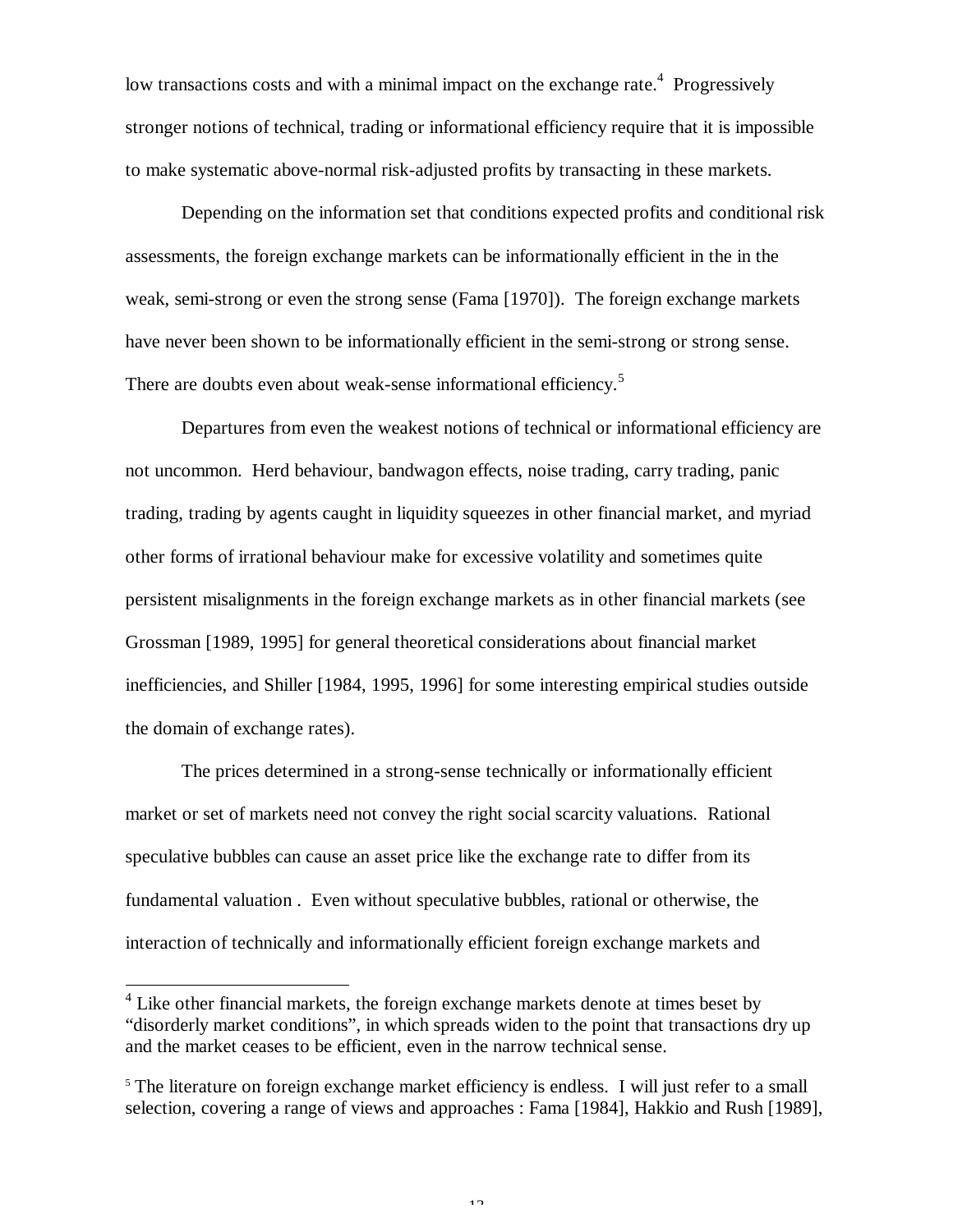inefficient markets for real goods and services may result in inefficient equilibria that could be Pareto-improved by the elimination of some of the technically and informationally efficient financial markets.

Exchange rate misalignments interact with nominal price and cost rigidities to produce large and at times persistent swings in relative goods prices, relative costs or other dimensions of relative competitive positions. Production, employment, investment and consumption decisions can be distorted (see e.g. Krugman [1989, 1990, 1996]).

Under conditions of unrestricted mobility of financial capital, exchange rates are prone to behave like 'rogue elephants': very powerful in short bursts, but almost impossible to harness in the pursuit of the policy maker's objectives. They are sometimes responsive to comprehensible, 'fundamental' incentives but more often appear driven by mysterious impulses to move in arbitrary and destructive ways.

Summing up, the foreign exchange market and the exchange rate can therefore be a source of extraneous shocks as well as a mechanism for adjusting to fundamental shocks. One cannot have the one without the other. The potential advantages of nominal exchange rate flexibility as an effective adjustment mechanism or shock absorber are bundled with, and in my view dominated by, the undoubted disadvantages of excessive noise and persistent unwarranted movements in the exchange rate, inflicting unnecessary real adjustments on the rest of the economy.

Thus, from an economic point of view, the EU, the U.S., Japan, Canada and the rest of the OECD have jointly become an optimal currency area. Politically, however, a common currency presupposes a certain minimal degree of political integration. That minimal degree

MacDonald and Taylor [1992], Dutt [1994], Crowder [1994], Taylor [1995], Dutt and Ghosh [1995], Zietz [1995], Lajaunie, McManis and Naka [1996].

l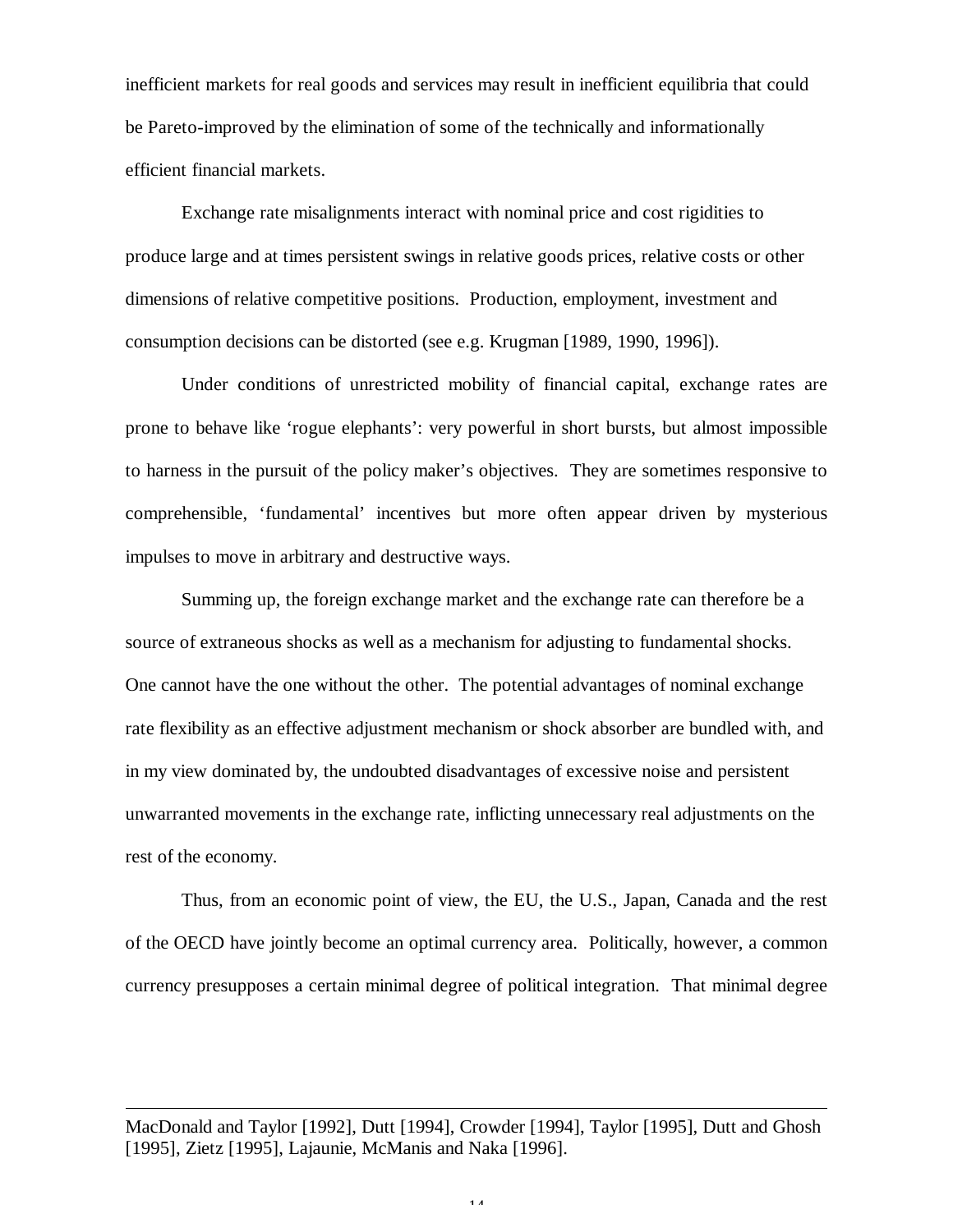of political integration is (just) present in the EU. It is completely absent between the EU and the other OECD countries. EMU is therefore the best available halfway house.<sup>6</sup>

The cost-benefit analysis of the surrender of national monetary autonomy therefore yields a net positive balance from the point of view of macroeconomic stability for any small open economy open to unrestricted international financial capital mobility. There is more good news for those who saw their national monetary sovereignty move to the Eurotower.

There are adjustment mechanisms other than differentiated national monetary policies – mechanisms that work better or no worse in a large common currency area than in a small national economy with an autonomous monetary policy. The national automatic fiscal stabilisers work best in a large economic area with credible fixed exchange rates. A common currency is the only credible fixed exchange rate regime. Temporary differences among national or regional price or cost inflation rates are a key (and effective) adjustment mechanism in a monetary union hit by asymmetric shocks. We can see this at work right now in the Euro Area, with inflation rates in booming Spain and Ireland well above those in slumping Germany and Italy.

## **(7) Accountability, openness and transparency.**

A continuing weakness of the ECB is its lack of openness and transparency. Because of this, it is insufficiently accountable to those whom its serves (the citizens of Euro Area) and their elected representatives (the European Parliament).

The obligation of an operationally independent central bank to explain and justify its actions is an essential political public good, as well as a key instrument of quality control. I have dealt with both aspects of accountability at length elsewhere (see Buiter [1999a]) and will restrict my comments here to the role of the two prerequisites or accountability, openness and transparency, as means of improving the quality of monetary management.

l

 $6$  See Buiter [1999a, b].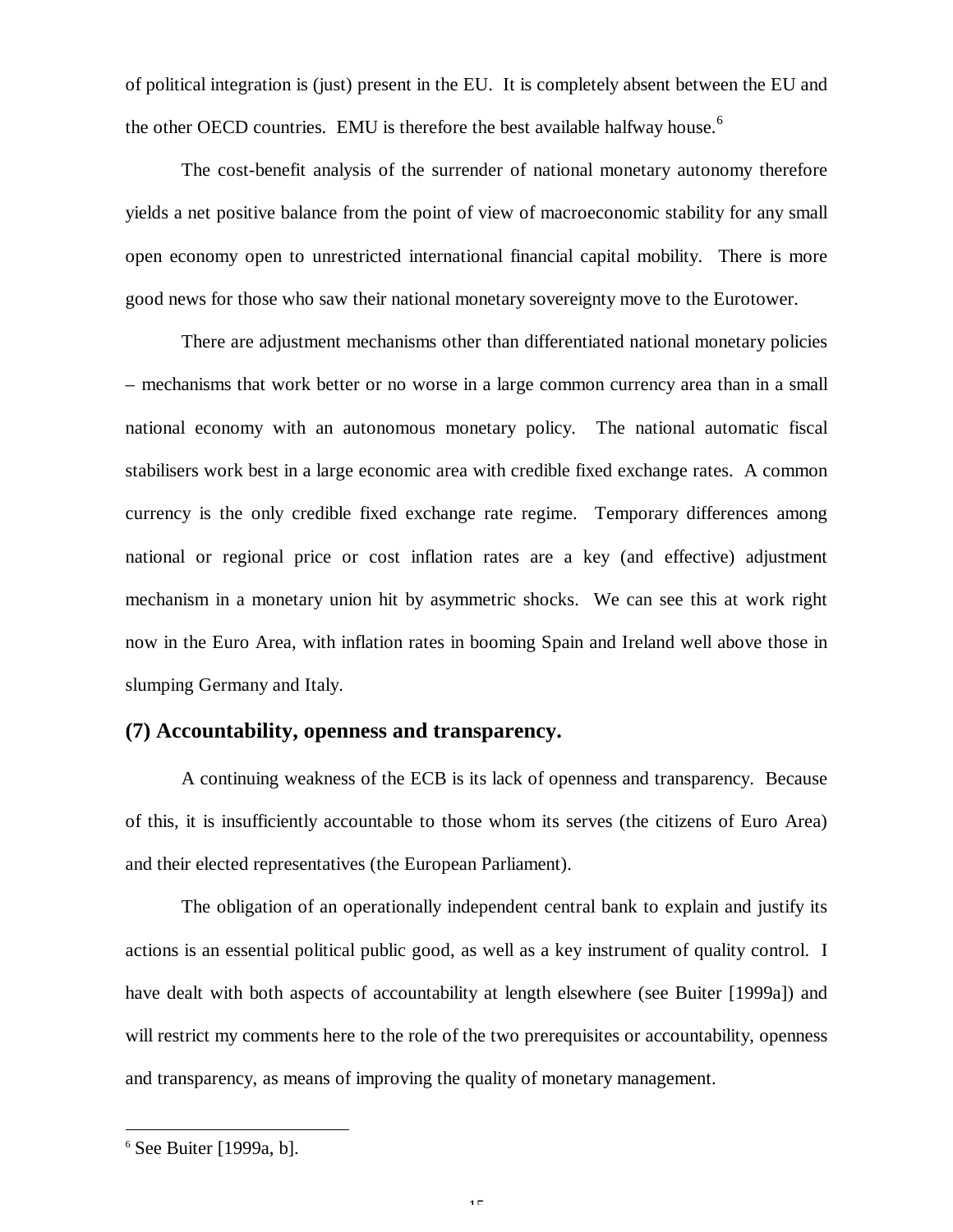Transparency has two dimensions. The first I shall call target-structure-performance transparency; the second I call procedural transparency.

In order for the citizens of the Euro Area and the Members of the European Parliament (MEPs), henceforth jointly referred to as the constituency of the ECB, to be able to determine how successful the ECB has been in the pursuit of its objectives, the following conditions must be satisfied. First it has to be clear what the objectives are. Second, the objectives must be 'operational', that is, it must be possible to compare the targets to observable and verifiable performance indicators. Third, the constituency must have a way to relate performance to the actions undertaken by the ECB. They must understand the structure of the transmission mechanism of economic policy, and the way in which performance is affected by factors not under the control of the ECB. They must know 'the model'.

The ECB has been less than wholly successful in explaining to the world what its objectives are. At the most general level, its objectives are given by the Treaty. "The primary objective of the ESCB shall be to maintain price stability". Without prejudice to this primary price stability target, the ESCB shall support the general economic policies of the Community with a view to contributing to the objectives of the Community...". These subordinate targets are "...to promote ... a harmonious and balanced development of economic activities, sustainable and non-inflationary growth respecting the environment ..." etc.

These general objectives are clearly non-operational. Unlike the Bank of England, the ECB itself was given the task of providing an operational definition of price stability. Its "stability-oriented monetary policy strategy of the Eurosystem" states that price stability is to be defined as a year-on-year increase in the Harmonised Index of Consumer Prices (HICP) for the euro area of below 2%. When it was pointed out that  $-20\%$  was below 2%, a

 $1<sub>c</sub>$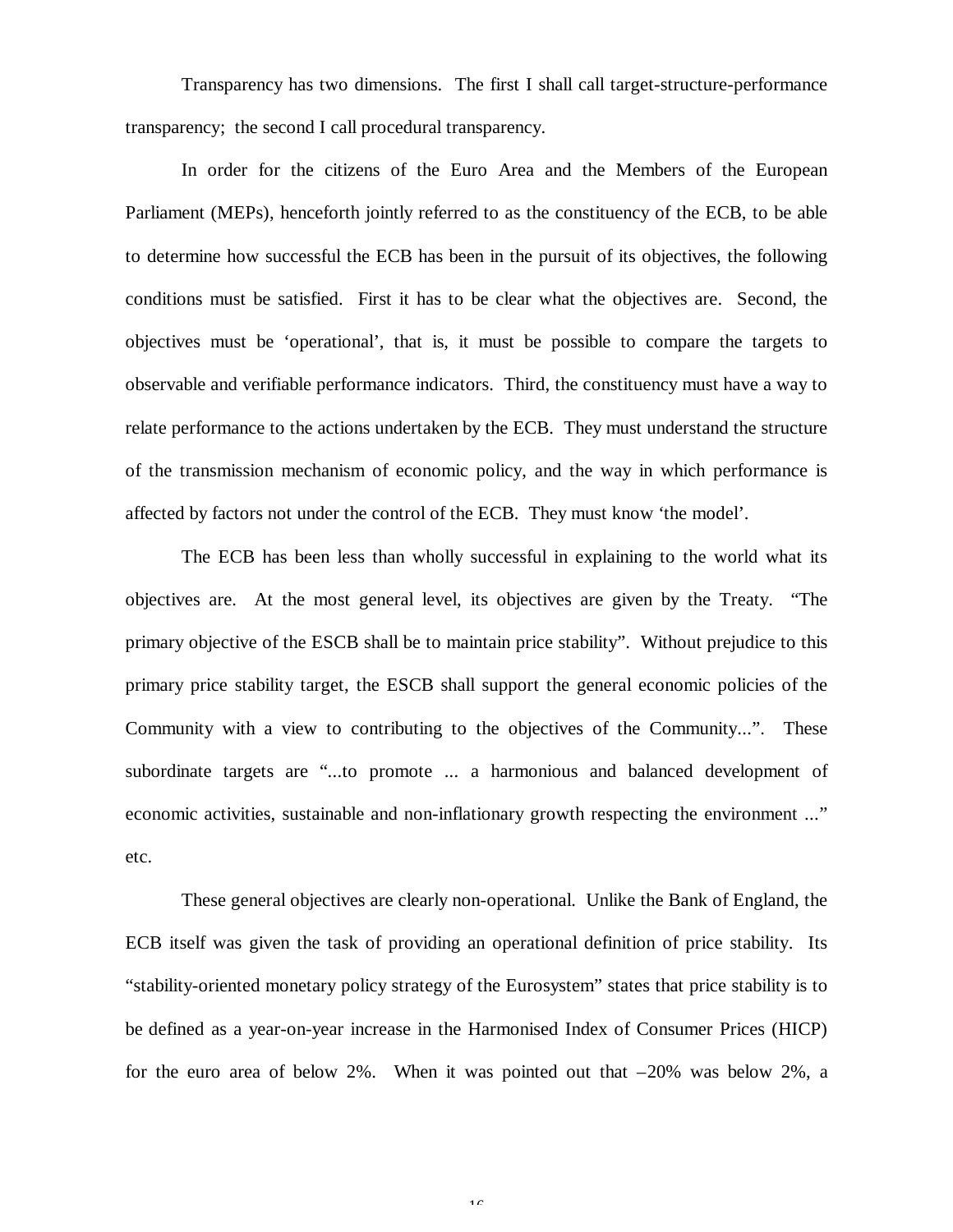clarification followed that inflation meant *positive* inflation only. Price stability according to this definition is to be maintained over the medium term.

The ECB goes to great lengths to emphasise that it does not have an inflation target. We should therefore not interpret the 0% to 2% range for HICP inflation as an inflation target, let alone a symmetric inflation target centred, say, at 1%. No, 0% to 2% (over the medium term) is merely deemed consistent with price stability. There is also some ambiguity about where the floor of the range is. Some statements emanating from the Eurotower suggest that the 0% refers not necessarily to 0% on the HICP measure, but to 0% on some unobservable, true cost of living index. With the biases inherent in any operational inflation index, 0% on the true but unobservable index might correspond to, say, 0.5% on the observable but biased HICP index.

Thus, what we appear to have is a range of inflation rates deemed consistent with price stability. The floor could be 0% HICP inflation or something a bit higher. The range is not symmetric or otherwise centred. There is no value of the inflation rate inside the range such that, if inflation were to threaten to go below (above) it (over a horizon for which policy could be expected to influence it) there would be a presumption that policy would be relaxed (tightened). So we know what it is not (an inflation target), but we still don't know exactly what it is.

The argument is often made that neither the Bundesbank, nor the US Federal Reserve System ever had quantitative targets for monetary policy, and that their performance must be judged satisfactory despite (or even because of) this. It is true that of the three objectives of the Fed (maximal employment, price stability and interest rate stability), the first is illdefined (maximal subject to what?) and the third is mysterious. The middle one has never been quantified. It took decades, including the loss of monetary control under Chairman Burns, the painful re-conquest of monetary control under Chairman Volcker and the golden

17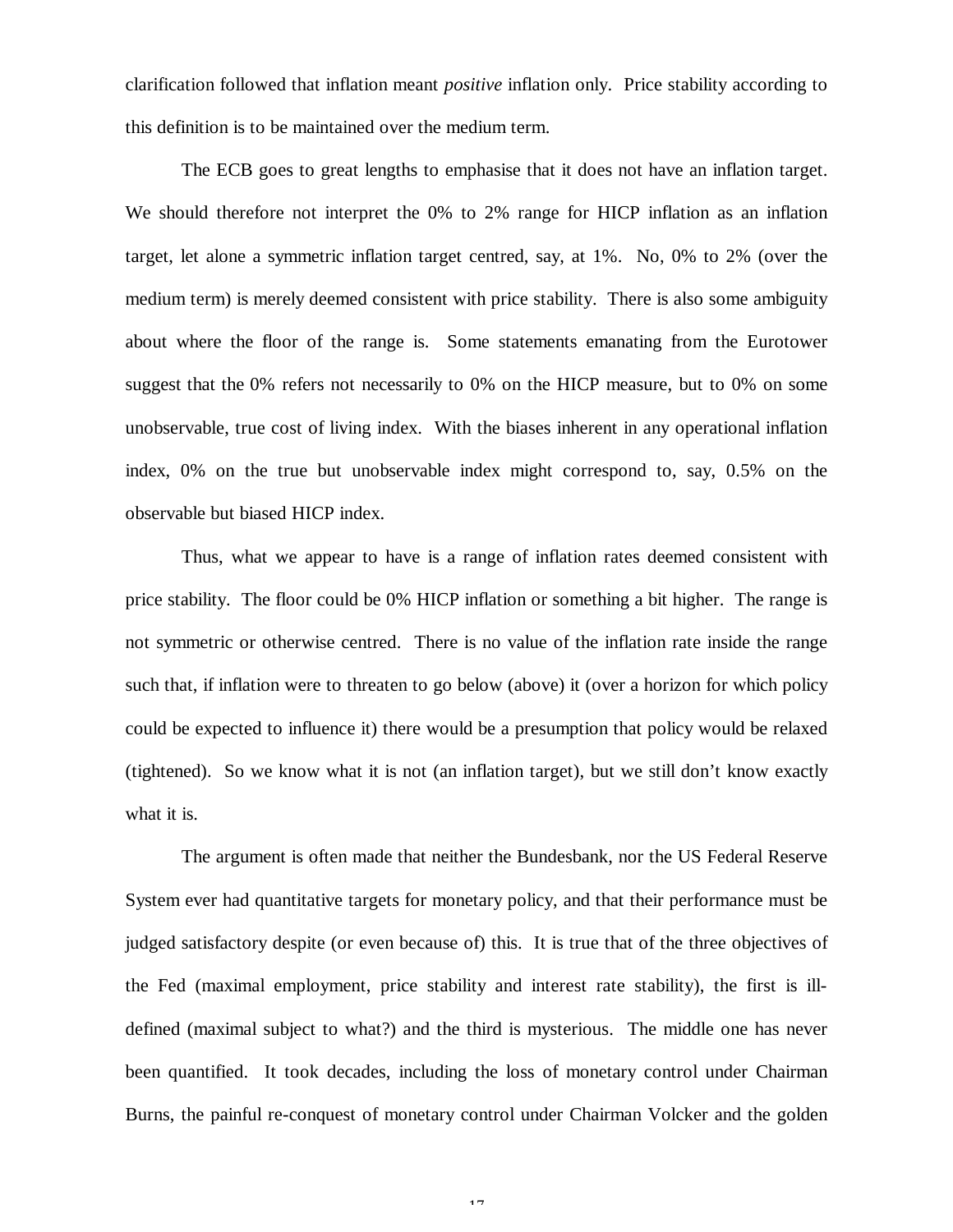years under Chairman Greenspan, for the de-facto operational objectives of the Fed to be revealed (low inflation and, subject to that, cautious support for real economic activity). I would hope the Euro Area will not have to wait that long. The unique historical circumstances preceding the creation of the Bundesbank (post-World War II economic dislocation and the vivid collective memory of hyperinflation) never left any room for doubt about the primary objective of the Bundesbank. The ECB, fortunately, does not start from the same initial conditions.

The ECB's monetary strategy has two pillars.<sup>7</sup> A reference value is announced for the growth of a broad monetary aggregate (currently 4.5% per annum for M3), and there is a broadly based assessment of the outlook for future price developments and the risks to price stability in the Euro Area as a whole.

There is no stable relationship between any monetary aggregate, including M3, and the price level over any time horizon relevant to economic policy in any advanced industrial country. Of course things could turn out to be different for the Euro Area , but we won't know this for a long time, since reliable Euro Area macroeconomic aggregate data are not yet available for a long enough period to test for M3 velocity stability. To use as a leading indicator a variable whose predictive properties are unknown and whose causal connection to price level- and other macroeconomic developments is a mystery is hardly likely to provide firm guidance to market participants and other economic agents trying to anticipate the future behaviour of the central bank. The continuing genuflexions in the direction of this monetary aggregate are only explicable as a legacy from the ancien régime, the former practices of the Bundesbank. Since it is hard to conceive of it actually playing any significant role in the monetary policy deliberations of the ECB, its continued *pro forma* prominence just adds noise to the monetary policy signals.

10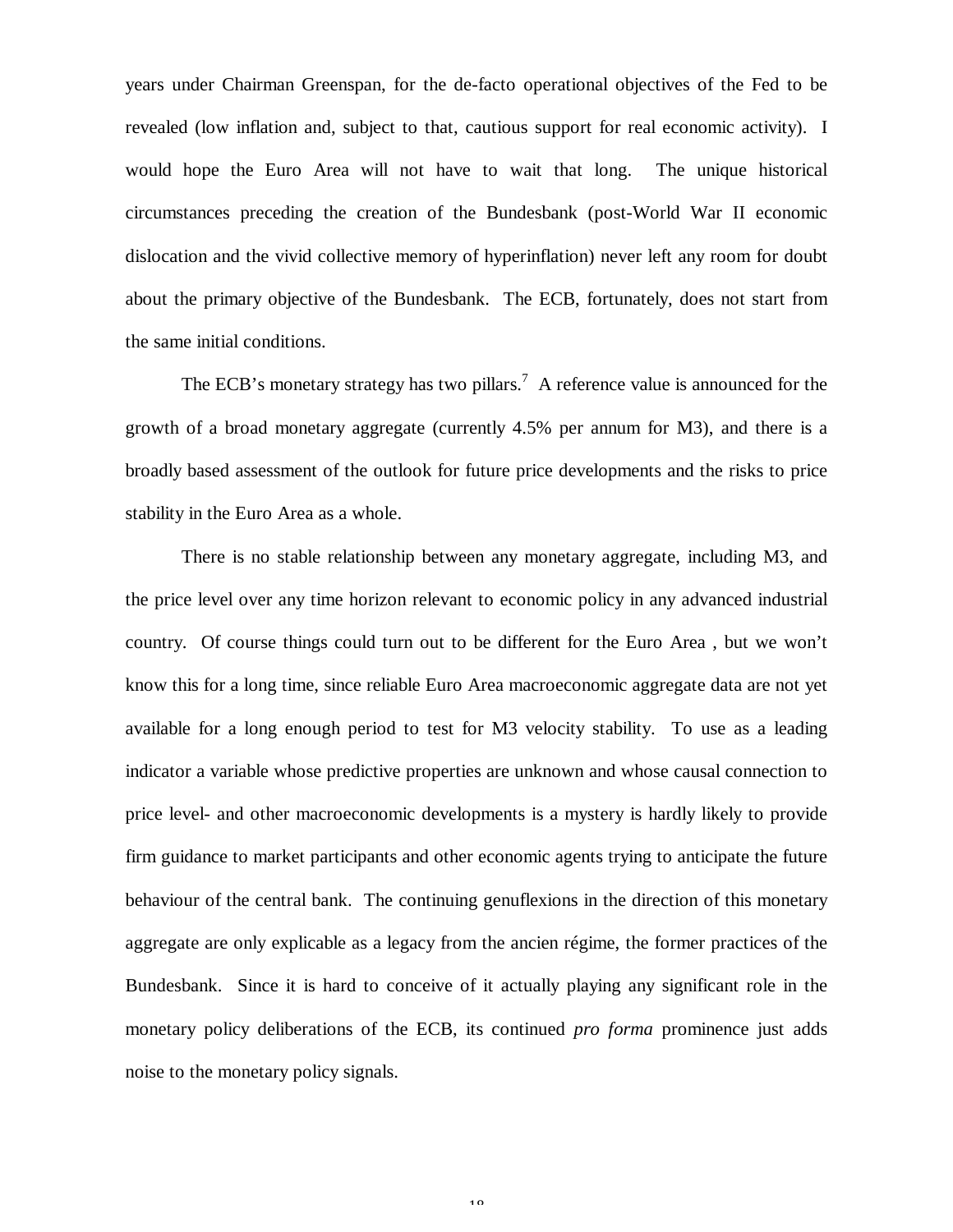Ideally, the ECB constituency, MEPs and Euro Area citizens would know the structure or 'model' linking the monetary policy instruments and all other relevant determinants of future prices and economic activity, to observable indicators of performance in relation to clearly specified targets. Economics –monetary economics perhaps most of all is, unfortunately, a difficult and highly technical subject. The fact that it is an imprecise and still immature science, empirical but (except for some minor academic exercises) nonexperimental, reinforces its complexity. Most Euro Area citizens and MEPs, like most of the journalists, commentators, advisers and analysts that inform them, have not mastered this unwieldy subject to anything like the degree necessary to come up with a well-informed personal view of how the monetary transmission mechanism works in the Euro Area.

This makes it extremely important that the ECB's own view of the transmission mechanism, and its own analysis of the prospects for price level and other economic developments in the Euro Area be in the public domain. They are key elements in the minimal irreducible information package needed by MEP and by interested and informed citizens in order to assess the ECB's performance. It allows the constituency to verify whether the actions of the ECB make sense given the ECB's own view of the transmission mechanism and of the prospects for price stability and economic activity.

The broadly based assessment of the outlook for price developments is therefore extremely important, as it contains essential information necessary to make accountability more than a pointless periodic exchange of patter between the President of the ECB and the relevant Parliamentary Subcommittee. The current practice, unfortunately, keeps this assessment 'in-house', unlike the practice of the Bank of England, whose quarterly inflation forecast is in the public domain. It is key for the proper functioning of target-structureperformance transparency, that the constituency at least know the ECB's own view of the

<sup>&</sup>lt;sup>7</sup> See European Central Bank [1999], "The stability-oriented monetary policy strategy of the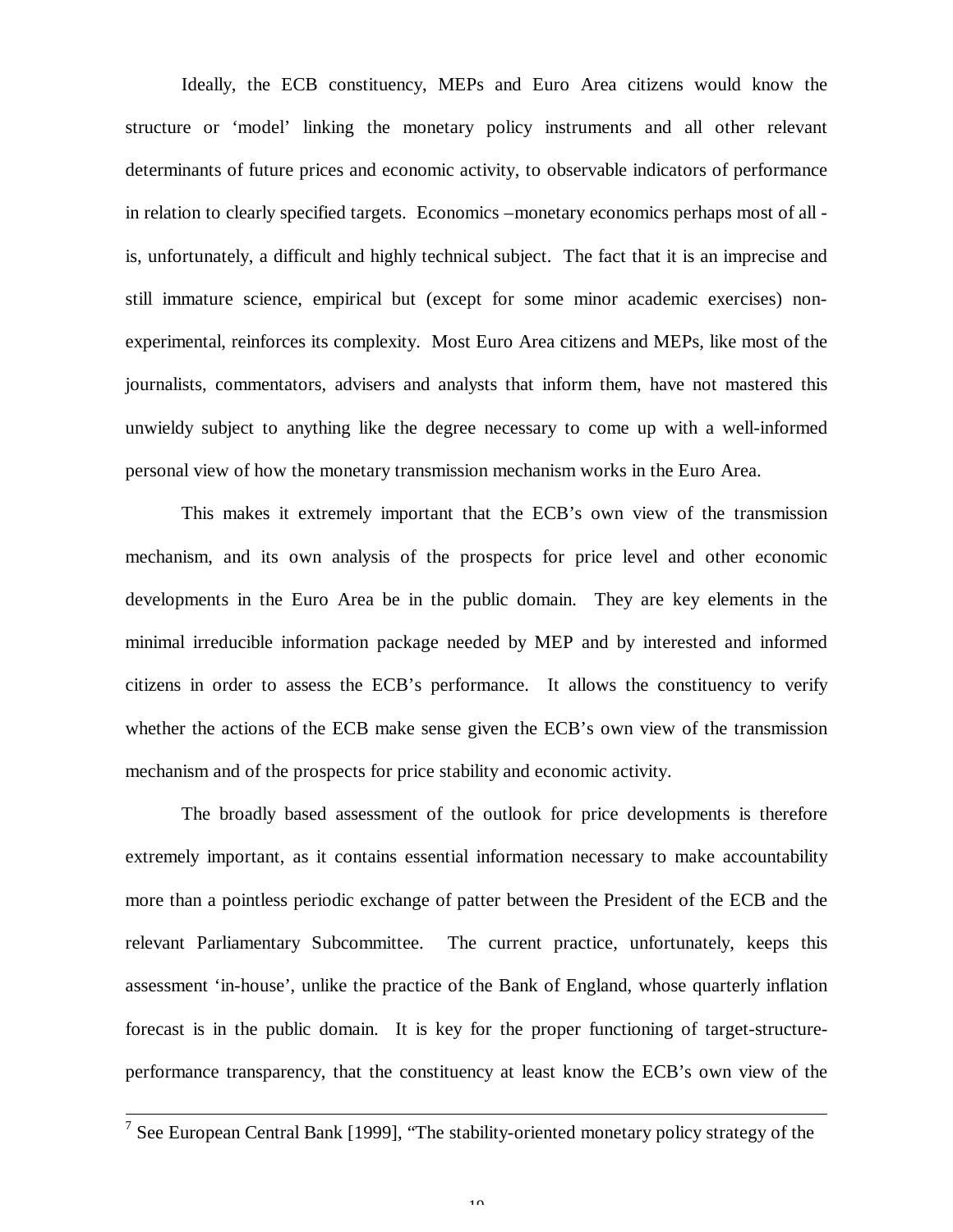transmission mechanism and the ECB's own assessment of the prospects for inflation. While a minority of well-informed constituents may be able to articulate and develop their own views of the transmission mechanism and of the forces driving inflation, the ECB's own view on these issues must be in the public domain if the bulk of the constituents are to be able to have any means of judging whether good (bad) performance in relation to the target is due to good (bad) luck or to good (bad) judgement.

Even if the objectives of the ECB were crystal clear, and even if its view of the monetary transmission mechanism and of the prospects for price stability were in the public domain, target-structure-performance transparency and accountability could not be effective for a long time. This is quite beyond the control of the ECB or of anyone else. It is the inevitable consequence of the fact that the quality of the conduct of monetary policy can only be judged over a long run of years, even decades. With six months of existence at the time of writing, the ECB is many years away from any reasonable attempt to judge its performance by its results. The same applies of course to other new institutions like the Monetary Policy Committee of the Bank of England, which has been in operation for just over two years.

Procedural openness and transparency are both a political public good and an essential instrument for quality control. As I have recently made the argument at length and in detail (Buiter [1999a]), I will only state the main conclusions here.

Members of the Governing Council of the ECB should be individually as well as collectively responsible for the policies they recommend individually and for the policies adopted collectively by the ECB. This requires publication of the individual voting records. A necessary condition for this is that votes are routinely taken. The ECB apparently has, up to now, only once engaged in a formal vote. On other occasions a consensus apparently emerged that could be represented as unanimous.

l

Eurosystem", pp. 39-50.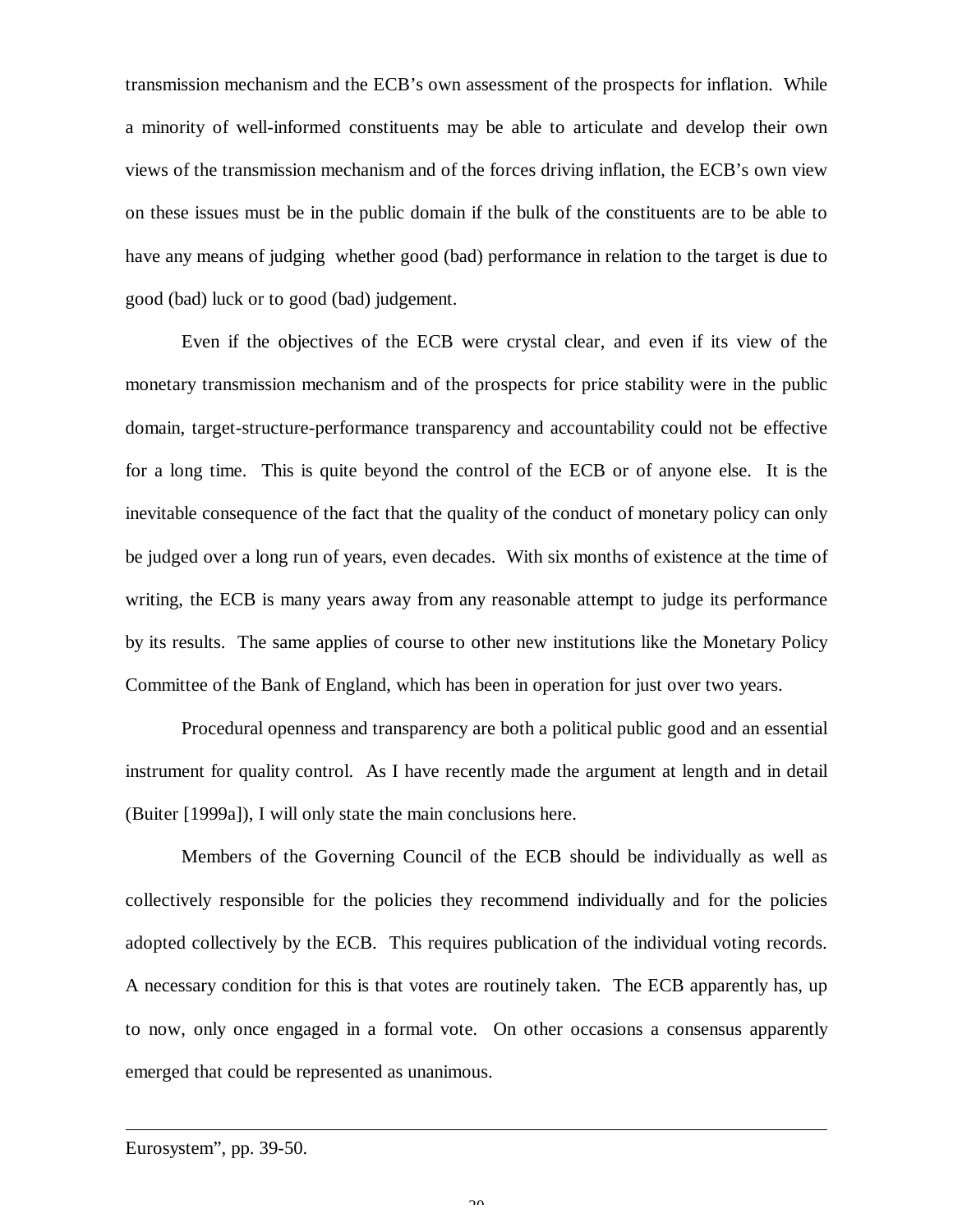Non-attributed minutes should be published as soon as possible following a rate setting meeting. These minutes should represent a fair summary of the range of views and considerations that were put forward at the meetings. This is the current practice of the MPC. Lord Burns has recently proposed that, at the end of these non-attributed minutes, each individual MPC member should give a brief (attributed) explanation of his or her vote. In Japan, all members of the Bank of Japan's policy making committee who find themselves in a minority position, give a brief statement of the reasons for their dissent. Clearly, the practice of openness is endlessly perfectible. If there is no unanimous agreement, the pretense of unanimity and consensus will unsettle markets and increase volatility and uncertainty, as the truth filters out, in dribs and drabs and most probably distorted.

The regular publication of a document akin to the Bank of England's Inflation Report, which outlines the ECB's view of where the economy has been, is now , and is likely to be going in the future, is essential both for target-structure-performance accountability and for procedural openness generally.

Finally, there should be an independent body (in the UK it is the non-executive Directors of the Court of the Bank of England) to vet the procedures of the ECB. In the case of the ECB the members could be drawn from the European Parliament, the European Court and the Ombudsman.

I am optimistic about the adoption of true procedural openness by the ECB. The current practice of procedural opaqueness is not rooted in the Treaty. It is a decision of the Governing Council. It will take no more than another decision of the Governing Council to change it. When, as I hope and expect, the UK, Sweden and Denmark will join EMU in the near future, the pressure for a more open and less defensive posture will become very hard to resist.

# **(8) Central bankers: Priests or Dentists?**

 $21$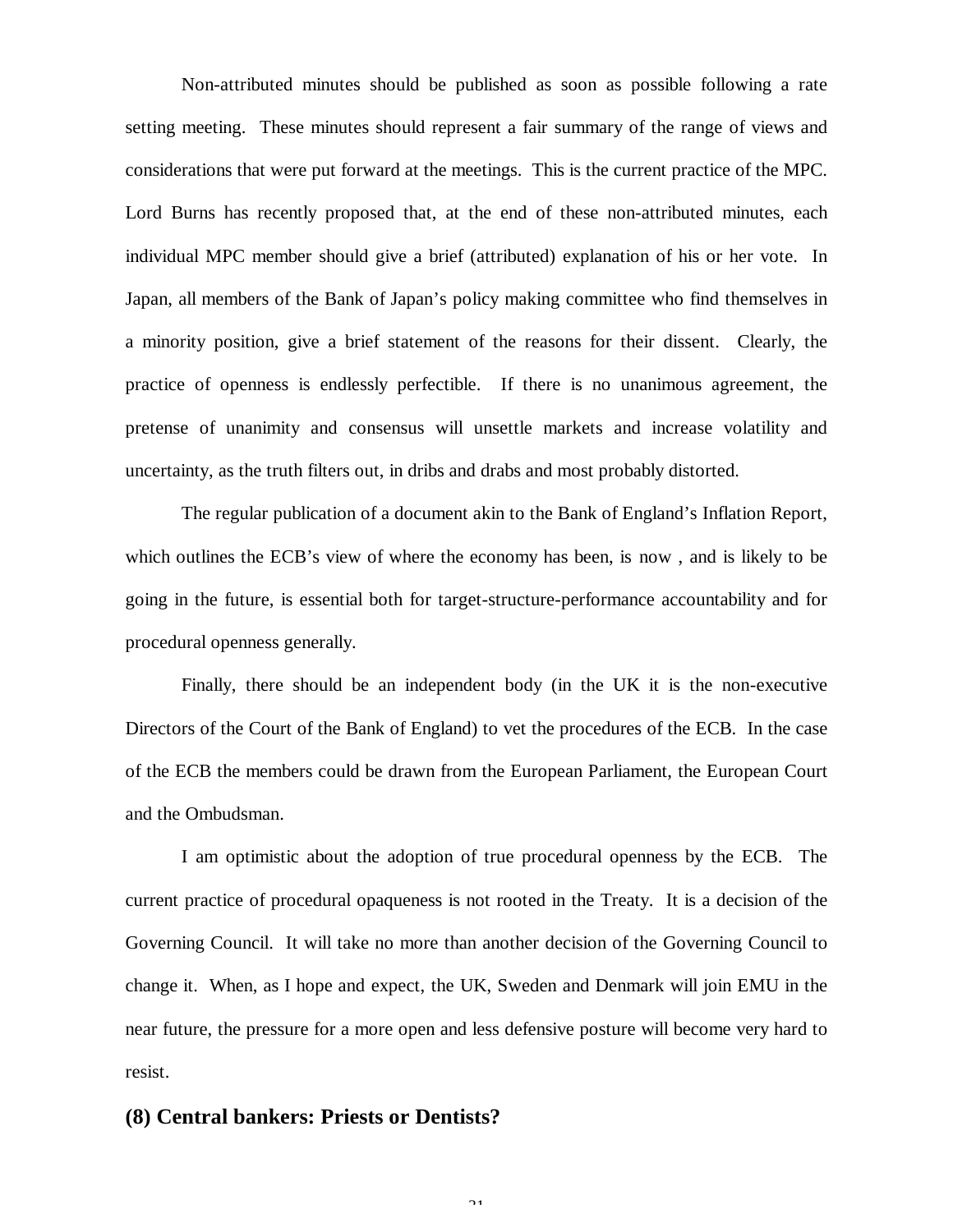Keynes once expressed the hope that economists might someday be thought of like dentists - that they would be regarded as apolitical professionals brought in to resolve technical problems (Keynes [1931, p.332]).<sup>8</sup> I strongly agree with Keynes on this, and would like to see his paradigm of the economist as dentist applied to central bankers in particular.

In a lecture given to celebrate the five-year jubilee of the UK inflation target, Mervyn King (King [1997]) gave the canonical description of what one might call the modern, technocratic view of central banking, that is, central banking as dentistry. His view that "... a successful central bank should be boring ..." (King [1997, p. 14]) is very much in the spirit of Keynes's statement. Of course, being boring is only a necessary, not a sufficient condition for being a successful central bank (or central banker).

I believe that the ECB's approach to a whole range of issues - accountability, openness, transparency, unanimity and collective responsibility - can be explained as expressions of a different, and much more traditional view of central bankers as priests and of central banks as their temple. In the priestly tradition, monetary policy is a cult whose high priests perform the sacred rites far from the prying eyes of the non-initiates. The priestly approach to central banking often meshes with a view of inflation as a sin. The dentists view excessive inflation as an error (a source of inefficient and inequitable economic outcomes).

Dentists can have public professional disagreements: drill or extract? Priests cannot. If they do it means schism, heresy, religious wars. Dentists acquire their skills and knowledge through training and research and by trial and error involving live patients. The true faith is revealed to God's chosen. Dentists can make mistakes. The victims choose a

l

 $\mathcal{L}$ 

<sup>8</sup> The complete quote is as follows: *"But, chiefly, do not let us overestimate the importance of the economic problem, or sacrifice to its supposed necessities other matters of greater and more permanent significance. It should be a matter for specialists – like dentistry. If economists could manage to get themselves though of as humble, competent people, on a level with dentists, that would be splendid".*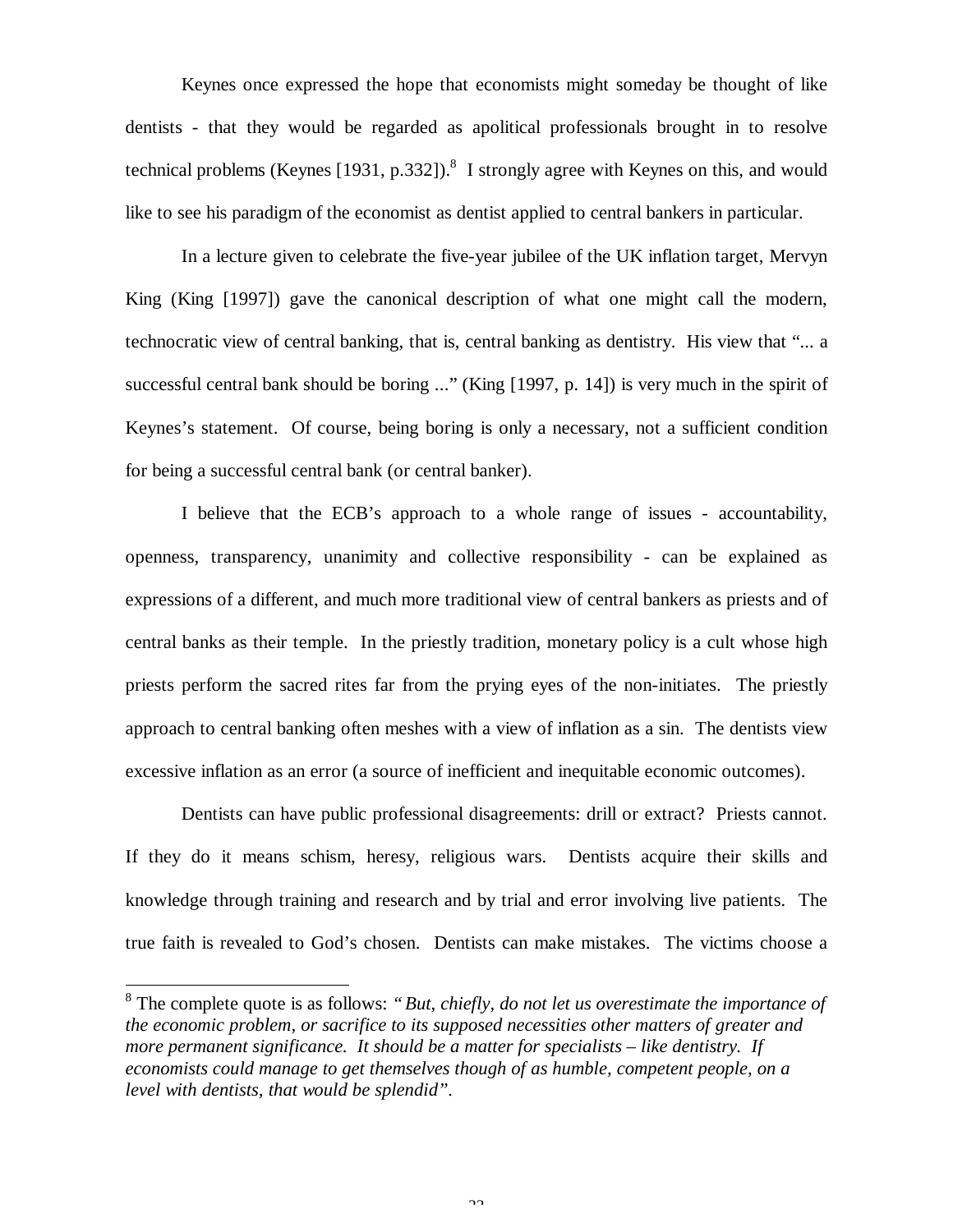different dentist. Priests cannot be seen to make mistakes. Dentists are accountable to their professional association, to their patients and, ultimately, to the courts. Priests are accountable to God alone. Dentists are not interested in creating or preserving an aura of mystery. Priests expect voices to be hushed and eyes to be averted in the presence of the sacred.

The priestly view of central banking used to be the prevailing view throughout the central banking world, but it is now on the retreat almost everywhere. Its most potent recent exponent was the Bundesbank. $9$  The ECB, in its initial phase, has adopted many of the procedures and practices of the old Bundesbank. In the case of the Bundesbank, the common traditional priestly tradition of central banking was reinforced by the uncommon, indeed unique, prestige and status bestowed on the Bundesbank by two tragic and unique historical episodes, the Weimar hyperinflation and the Second World War and its immediate aftermath.

Even if EMU had never happened, I believe that the *modus operandi* of the Bundesbank would not have survived for another generation. The circumstances that created it and sustained it for so long are no longer present and are fading from the collective consciousness. The Bundesbank version of the priestly central bank model cannot serve as a viable model for an operationally independent European Central Bank, functioning in an open democratic society with a sophisticated and confident citizenry, and without the unique burden and blessing of the Bundesbank's historical origins. Before long, I trust, the Governing Council of the ECB, and the policy making bodies of central banks everywhere, will consists entirely of dentists.

# **(9) Conclusion**

l

The analogy between monetary policy and dentistry could be further extended. Prevention, after all *is* better than a cure. Also, this may hurt a little in the short run, but it will prevent serious harm in the long run, etc.

<sup>&</sup>lt;sup>9</sup> See e.g. Stark [1998], and especially Remsperger [1998].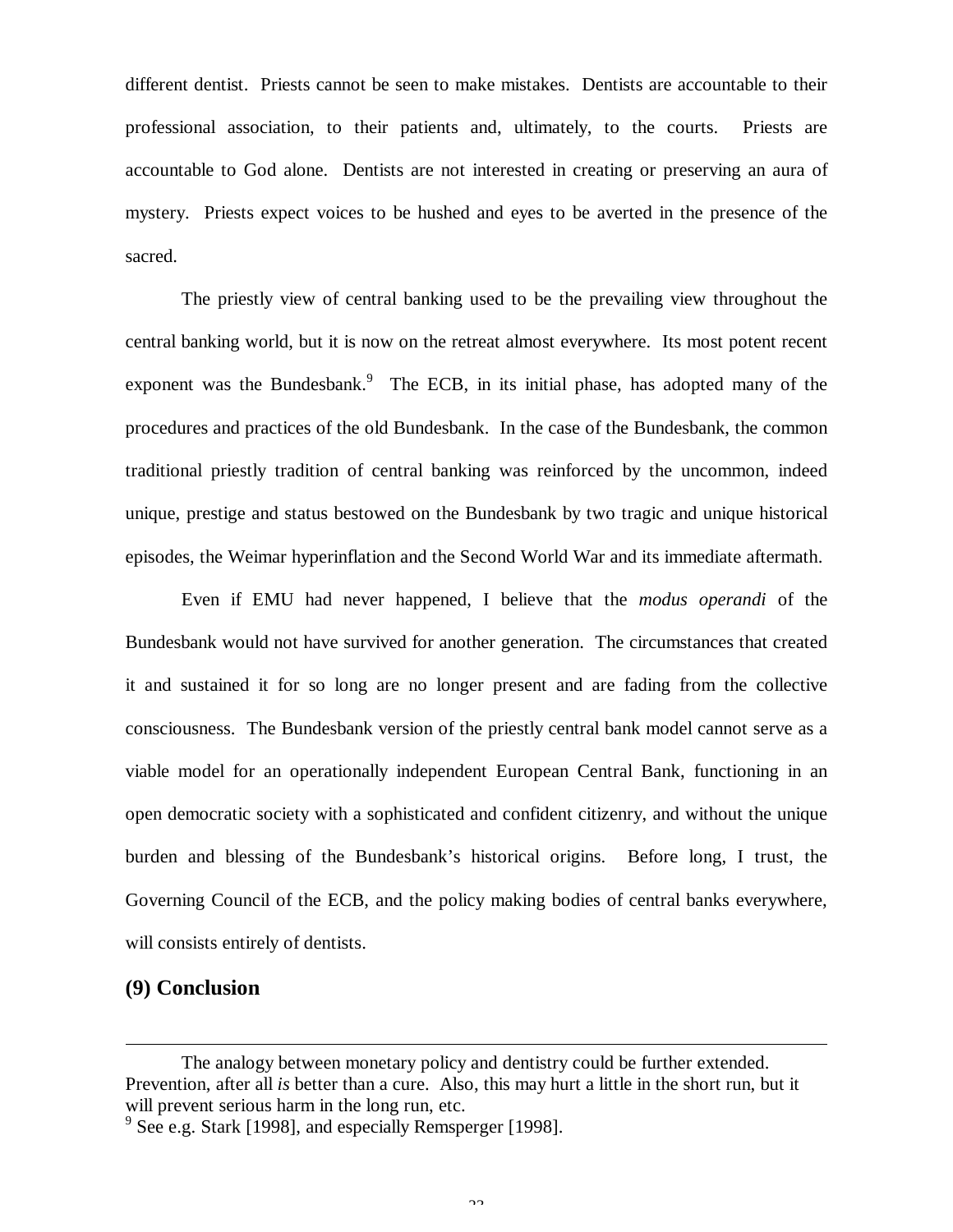The task faced by the ECB is uniquely difficult. It is a new institution, bringing together a diversity of nations, cultures, traditions and languages.<sup>10</sup> It has to make monetary policy for the Euro Area as a whole without the benefit of decent data for the Euro Area as a whole. Even if all national accounts, monetary, financial, wage, price and survey data that we take for granted at the Bank of England were to be collected for the whole of the Euro Area starting today, the absence of a long historical data base for these data will complicate the conduct of policy for decades.

Econometric modelling for forecasting and counterfactual policy analysis at the level of the Euro Area 11 is an emerging science at best.

Political sensitivities sometimes threaten to get in the way of good economic analysis. There can obviously be no doubt about the fact that the primary objective of the ECB is price stability *for the Euro Area as a whole*, and that any further objectives it is free to pursue without prejudice to this Euro Area-wide price stability objective, should also not favour any Euro Area member state over another. However, just because there is a single Euro Area wide objective and a single Euro Area -wide instrument, does not mean that disaggregated information would not be helpful in the pursuit of that single objective with that single instrument. Unless we live in a world of identical linear countries, the behaviour of the aggregate cannot be properly understood without reference to the behaviour of the components. The overall inflationary pressure in a Euro Area where countries representing half of Euro Area GDP grow at 0% while countries representing the other half of GDP grow at 4% need not be the same as that generated by a common 2% growth rate throughout the Euro Area. Yet nationally (or regionally) disaggregated information is completely absent

l

 $10$  The ECB struck a major blow for common sense when it insisted that only a single working language would be used at the ECB. It should of course have been Latin, but English will have to do.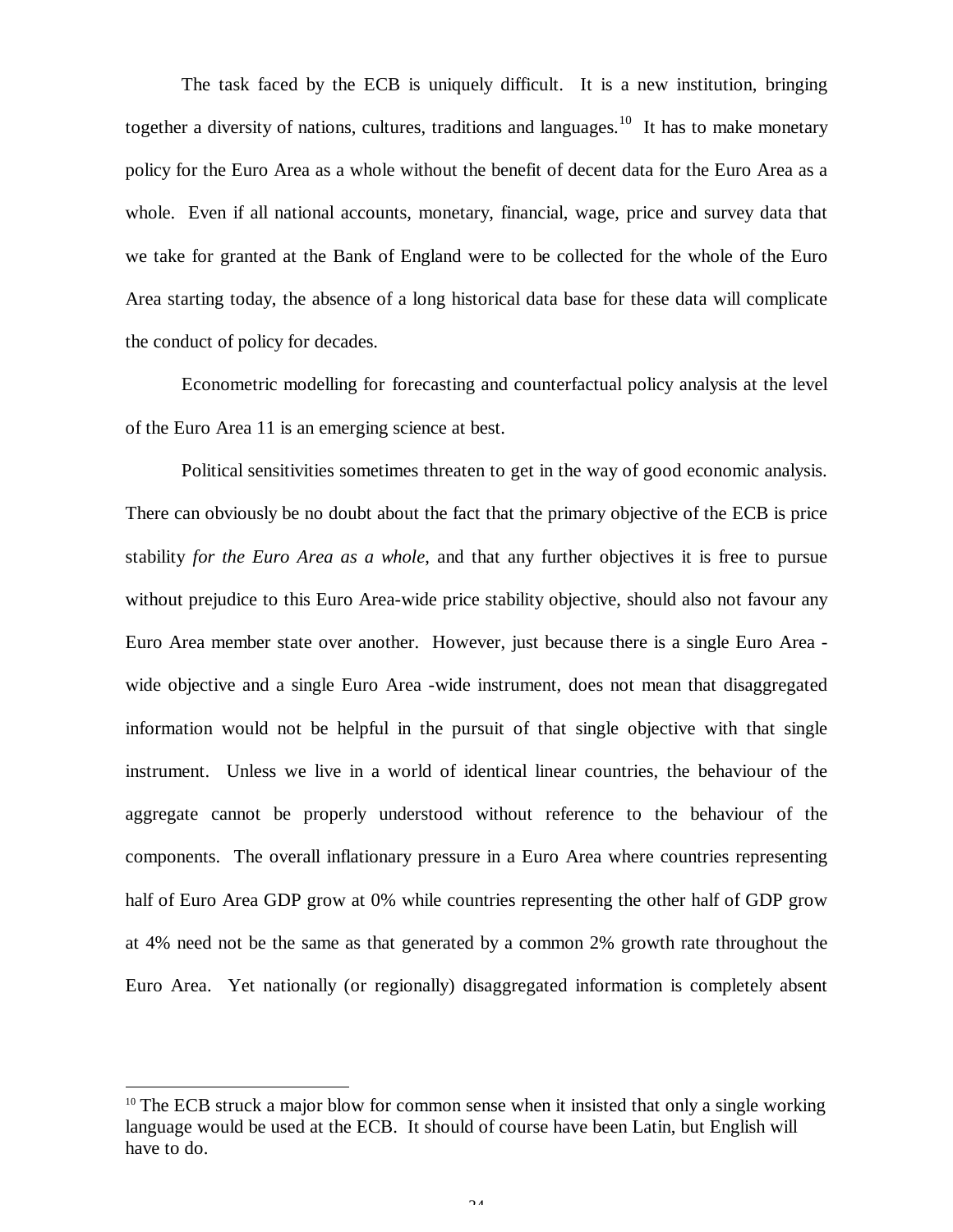from the ECB's Monthly Bulletin, with one exception: the general government fiscal positions of the 11 Euro Area countries.

The ECB seems so anxious to take a Euro Area -wide approach, that it appears to deny or at least ignore the relevance of divergent national or regional developments for its Euro Area -wide price stability mandate. One hopes that as the ECB gains confidence, and as the nature of its mandate is more widely understood, this unnecessary and potentially harmful coyness will vanish.

The ECB has continued a long-standing continental tradition featuring leading central bankers, speaking not in a personal capacity but in their official capacity as central bankers, publicly chiding the ministry of finance and the ministry of economic affairs for their failings as regards fiscal probity and structural reform. Matching this are ministers of finance and economic affairs who publicly chide the central bank for its failure to produce lower interest rates and a more competitive exchange rate.

At best, this is a waste of energy and time. At worst, it may sour relations and impair communications between the policy makers, thus threatening the achievement of better combinations of monetary, fiscal and structural reform policies. The monetary authorities cannot hope to subordinate the ministries of finance and economic affairs. The central bank has its price stability mandate. Fiscal policy and the progress of structural reform obviously condition the environment within which monetary policy is made, and the central bank will have to allow for this.

The central bank, however, or individual central bankers acting in their official capacities, do not have a mandate to express views on what governments ought to do by way of fiscal policy or structural reform. Nor do central banks or central bankers as a rule have the expertise to make their views on these subjects particularly compelling. Speaking bluntly, what governments should do or should not do in the areas of fiscal policy and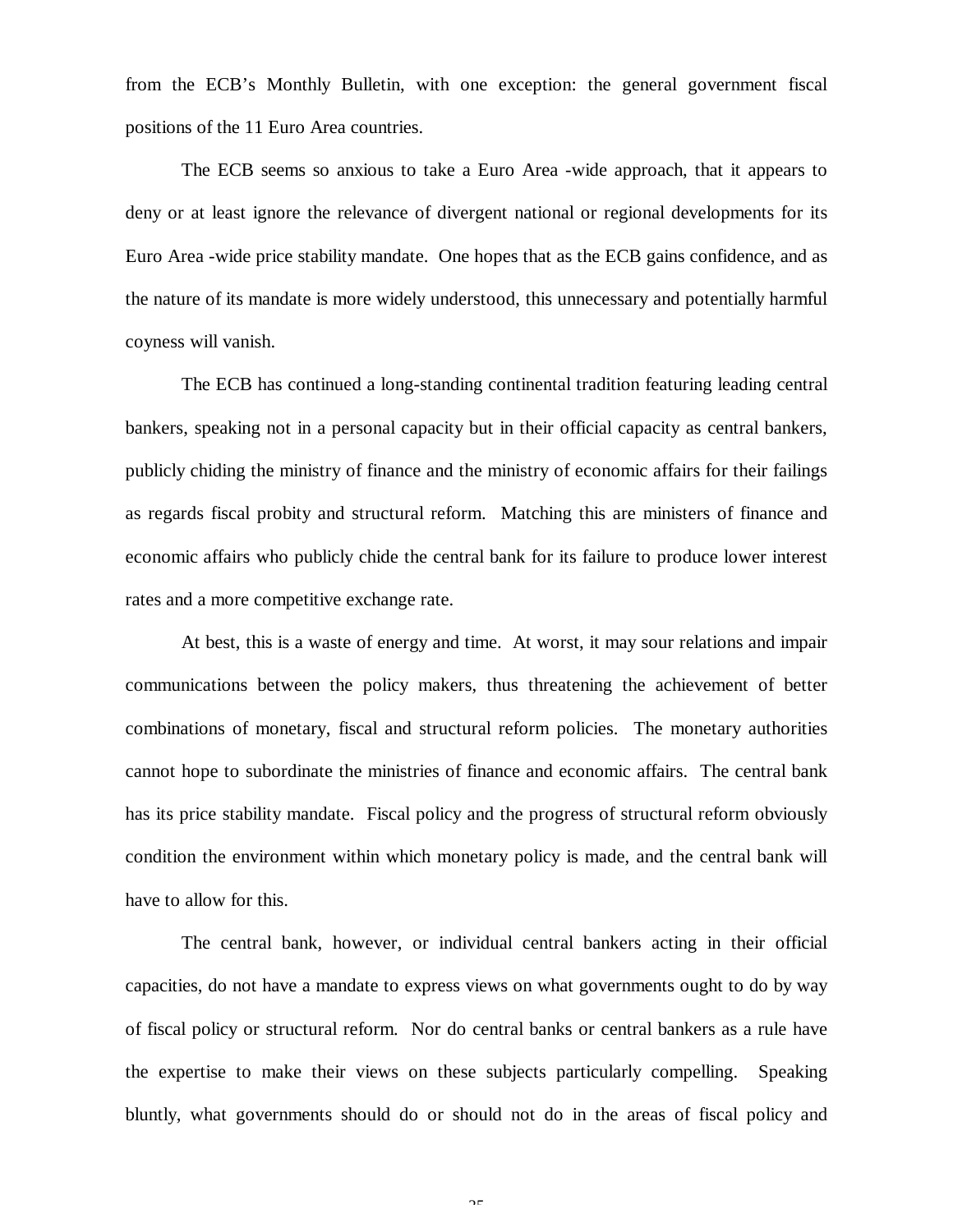structural reform, is none of the central bank's business. It is the business of citizens and of their elected representatives.

Conversely, in an open, democratic society, an independent central bank should not and cannot be pushed around by the government of the day. It is both wrong and pointless for ministers and government officials to attempt to pressure the central bank to do anything other than what the central bank deems appropriate in the light of its mandate. If the central bank, the ministries of finance and the ministries of economic affairs were to stop lecturing each other, and instead were to concentrate on cultivating their own gardens, an atmosphere conducive to communication and, where appropriate, to co-operation among independent agents might be created. This could only help the economic performance of the Euro Area.

Since the middle of 1998, the unique complexity of the tasks faced by the ECB has been mitigated to some extent by the fact that the direction and even the magnitude of the interest rate changes demanded by economic developments in the Euro Area as a whole were reasonably obvious. This state of affairs, a happy one from the point of view of monetary policy management, cannot be expected to persist indefinitely. Procedures and operating practices that support best practice will become more important when policy choices become more complicated.

The performance of the ECB thus far has been successful, except as regards accountability, openness and transparency. Reform in these areas along the lines outlined here and in Buiter [1999a] will enhance the monetary policy decision making process of the ECB and improve the quality of future monetary policy. When the monetary outlook becomes more opaque and the monetary policy choices less clear-cut, this will be especially valuable.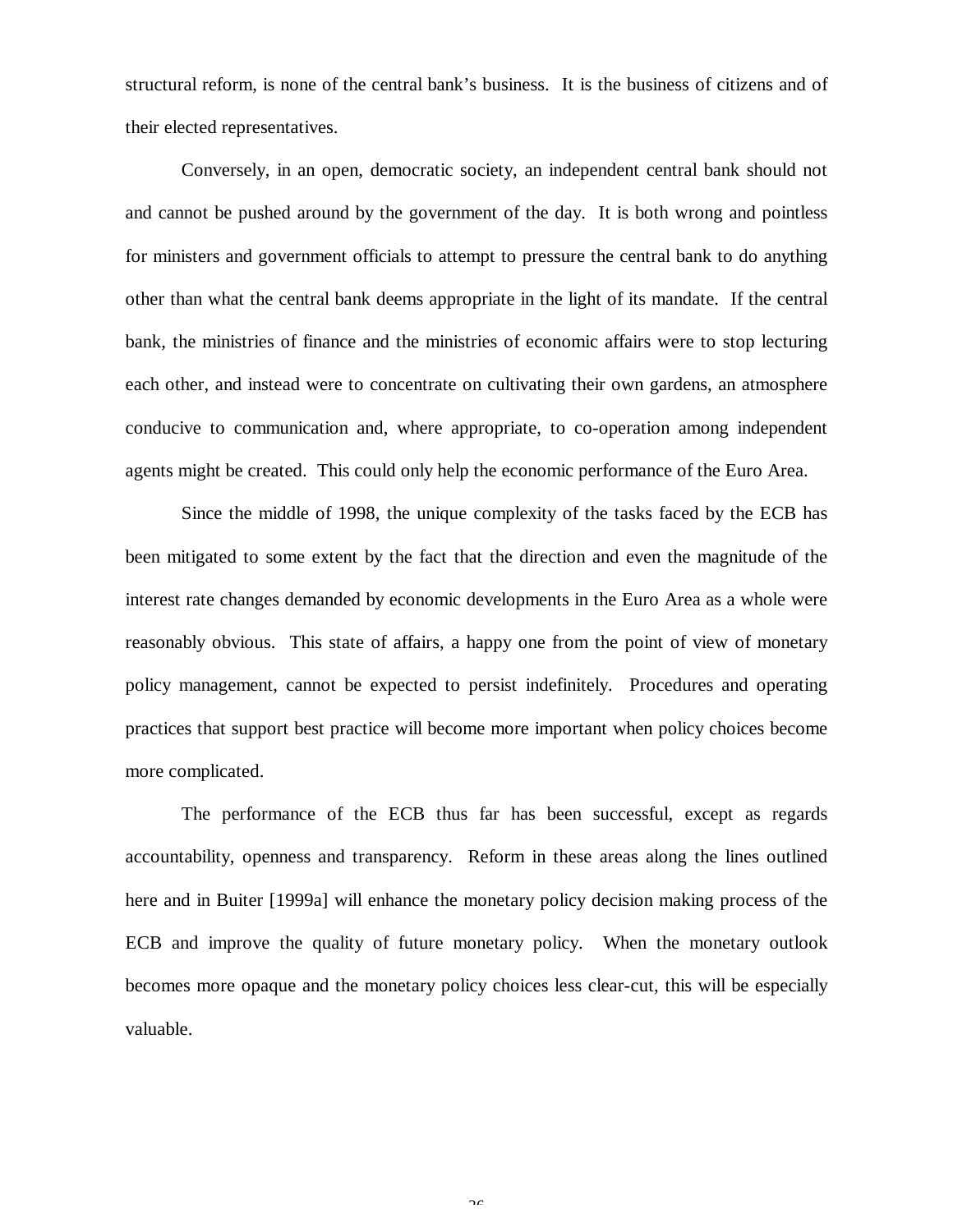# **References**

Bank of England Act [1998], HMSO, London.

Buiter, Willem H. [1997], "The economic case for monetary union in the European Union", in C. Deissenberg, R.F. Owen and D. Ulph eds., European Economic Integration, supplement to the Review of International Economics, 5(4), 1997, pp. 10-35.

Buiter, Willem H. [1999a]."Alice in Euroland", forthcoming in the *Journal of Common Market Studies*, July.

Buiter, Willem H. [1999b], "The EMU and the NAMU: What is the Case for North American Monetary Union?", Douglas D. Purvis Memorial Lecture, presented at the Canadian Economic Association Meeting, Saturday May 29, 1999, Toronto, Canada; forthcoming, *Canadian Public Policy*, September 1999.

Crowder, William J. [1994], "Foreign Exchange Market Efficiency and Common Stochastic Trends", *Journal of International Money and Finance*, 13(5), October, pp. 551-64.

Dutt, Swarna D. [1994], The Foreign Exchange Market Efficiency Hypothesis: Revisiting the Puzzle", *Economics Letters*, 45(4), August, pp. 459-65.

Dutt, Swarna D. and Dipak Ghosh [1995], "The Foreign Exchange Market Efficiency Hypothesis Revisited", *Applied Economics Letters*, 2(9), September, pp. 311-15.

European Central Bank [1999], *Monthly Bulletin*, January 1999.

European Union [1999a], *Selected Instruments Taken From The Treaties, Book I, Volume I*, Commission of the European Communities.

European Union [1999b], *Protocol (No. 3) on the Statute of the European System of Central Banks and of the European Central Bank*, Commission of the European Communities.

Fama, Eugene [1970], "Efficient Capital Markets: A Review of Theory and Empirical Work", *Journal of Finance*, 25(2), May, pp. 383-417.

Fama, Eugene [1984], "Forward and Spot Exchange Rates", *Journal of Monetary Economics*, 14(3), November, pp. 319-38.

Friedman, Milton [1968], "The Role of Monetary Policy", *American Economic Review*, Vol. LVIIII, No. 1, pp. 1-17.

Grossman, Sanford J. [1989], *The Informational Role of Prices*, Wicksell Lectures, MIT Press, Cambridge Mass. and London.

Grossman, Sanford J. [1995] "Dynamic Asset Allocation and the Informational Efficiency of Markets", *Journal of Finance*, 50(3), July, pp. 773-87.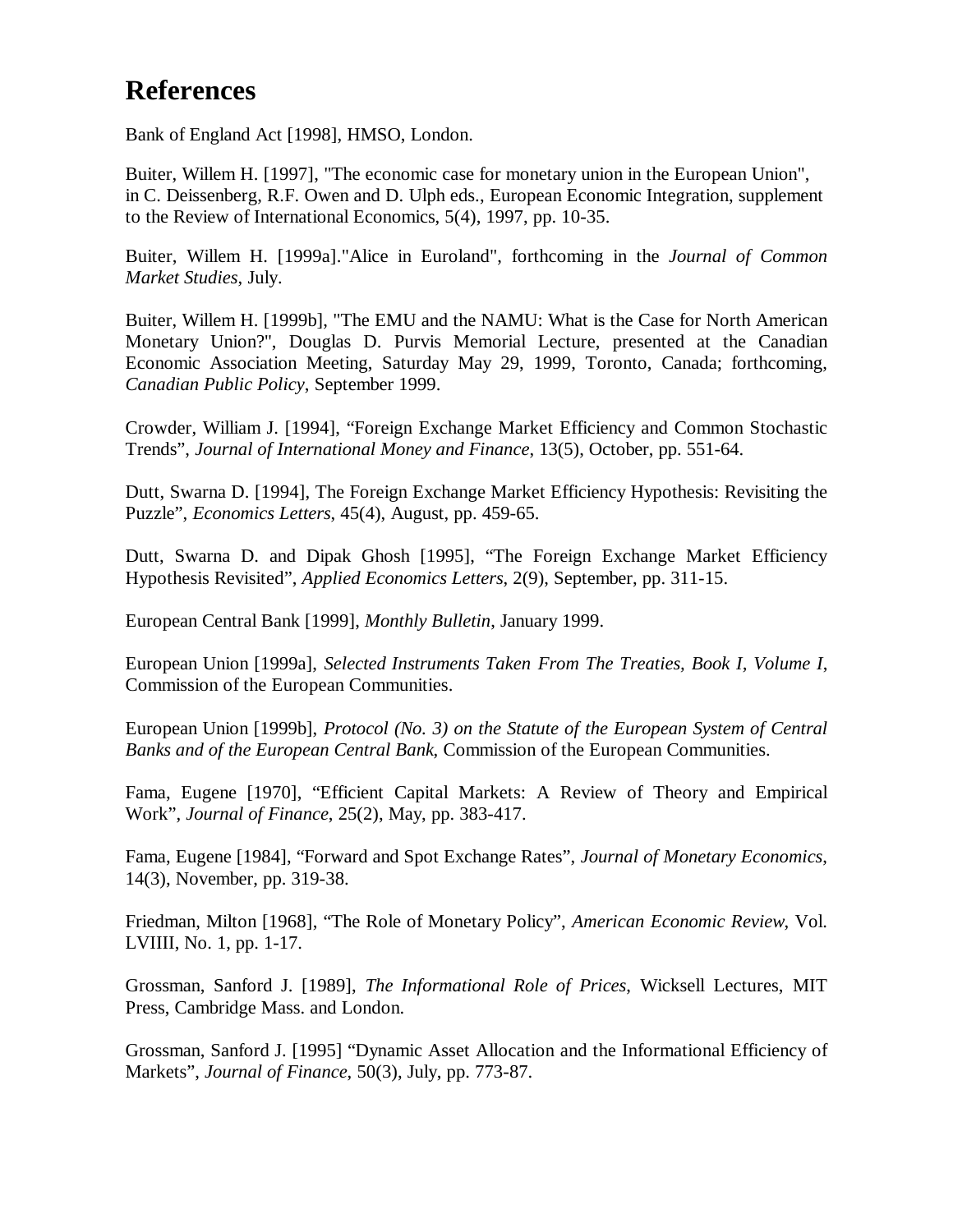Hakkio, Craig S. and Mark Rush [1989], "Market Efficiency and Cointegration: An Application to the Sterling and Deutschemark Exchange Markets", *Journal of International Money and Finance*, 8(1), March, pp. 75-88.

Ingram James [1969], "The Currency Area Problem2, in R. A. Mundell and A.K. Svoboda eds, *Monetary Problems of the International Economy*, Chicago Il, Chicago University Press.

Kenen, Peter [1969]," The Theory of Optimal Currency Areas: An Eclectic View," in R. A. Mundell and A.K. Svoboda eds, *Monetary Problems of the International Economy*, Chicago Il, Chicago University Press.

Keynes, John Maynard [1931], "Economic Possibilities for our Grandchildren", in John Maynard Keynes, *Essays in Persuasion*, Macmillan Press Ltd. London, pp. 321-332.

King, Mervyn [1997], "The Inflation Target Five Years On", Lecture delivered at the London School of Economics, Wednesday 29 October. Bank of England mimeo.

Krugman, Paul [1989], *Exchange-Rate Instability*, Lionel Robbins Lecture Series, MIT Press, Cambridge Mass. and London.

Krugman, Paul [1990], "Hindsight on the Strong Dollar", in Stefan Gerlach and Peter A. Petri eds. *The Economics of the Dollar Cycle*, MIT Press, Cambridge Mass. and London, pp. 92- 118.

Krugman, Paul [1996], "Are Currency Crises Self-Fulfilling ?", in Ben S. Bernanke and Julio J. Rotemberg eds. *NBER Macroeconomics Annual 1996*, MIT Press, Cambridge Mass. and London.

Lajaunie, John P., Bruce L. McManis and Atsuyuki Naka [1996], "Further Evidence on Foreign Exchange Market Efficiency: An Application of Cointegration Tests", *Financial Review*, 31(3), August, pp. 553-64.

MacDonald, Ronald and Mark P. Taylor [1992], "Exchange Rate Economics: A Survey", *International Monetary Fund Staff Papers*, 39(1), March, pp. 1-57.

McKinnon, Ronald I. [1963], "Optimum Currency Areas", *American Economic Review*, 53, pp. 717-25.

Masson, Paul R. and Mark P. Taylor [1992], "Common Currency Areas and Currency Unions: An Analysis of the Issues", CEPR Discussion Paper 644.

Mundell, Robert A. [1961], "A Theory of Optimum Currency Areas", *American Economic Review*, 51, pp. 657-75.

Hermann Remsperger [1998], "Geheimnis und Transparenz in der Geldpolitik", Lecture given at the Center for Financial Studies, Frankfurt/Main, 10. December 1998; http://www.bundesbank.de/

Shiller, Robert J. [1984], "Stock Prices and Social Dynamics", reprinted in Richard H. Thaler ed. *Advances in Behavioral Finance*, New York, Russell Sage Foundation [1993].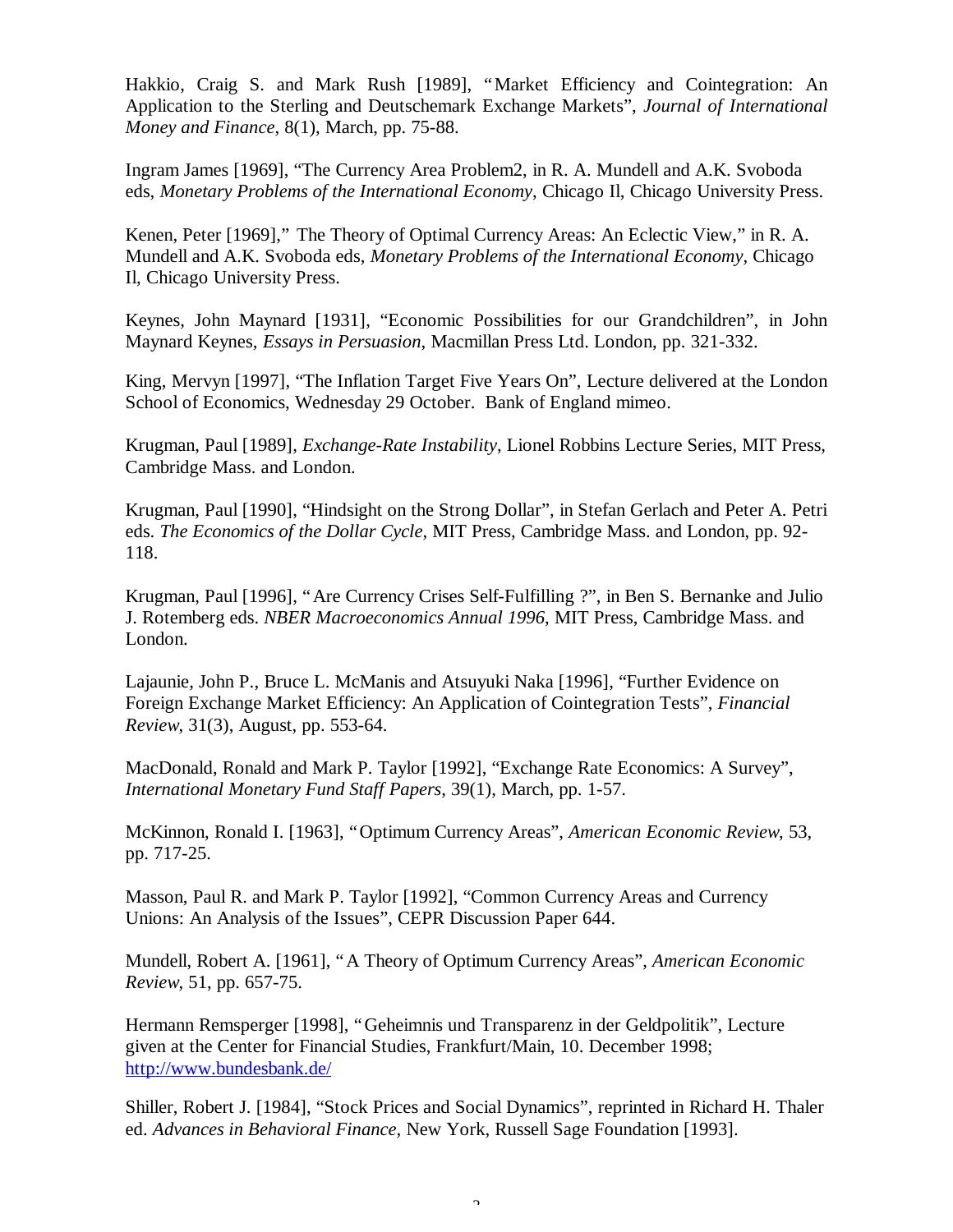Shiller, Robert J. [1995], "Conversation, Information and Herd Behavior", *American Economic Review*, 85(2), May, pp. 181-85.

Shiller, Robert J. [1996], Speculative Booms and Crashes: The Henry Thornton Lectures, New York, St. Martin's Press.

Jürgen Stark, [1998], "Der Euro - Die neue Realität in Europa", lecture given for the- $13<sup>th</sup>$ . DIES OECONOMICUS der Fakultät V, Universität Hohenheim , 20 November; http://www.bundesbank.de/

Taylor, Mark P. [1995], "The Economics of Exchange Rates", *Journal of Economic Literature*, 33(1), march, pp. 13-47.

Zietz, Joachim [1995], "Some Evidence on the Efficiency of the Forward Market for Foreign Exchange From Monte-Carlo Experiments", *Economic Journal*, 105, November, pp. 1471- 87.